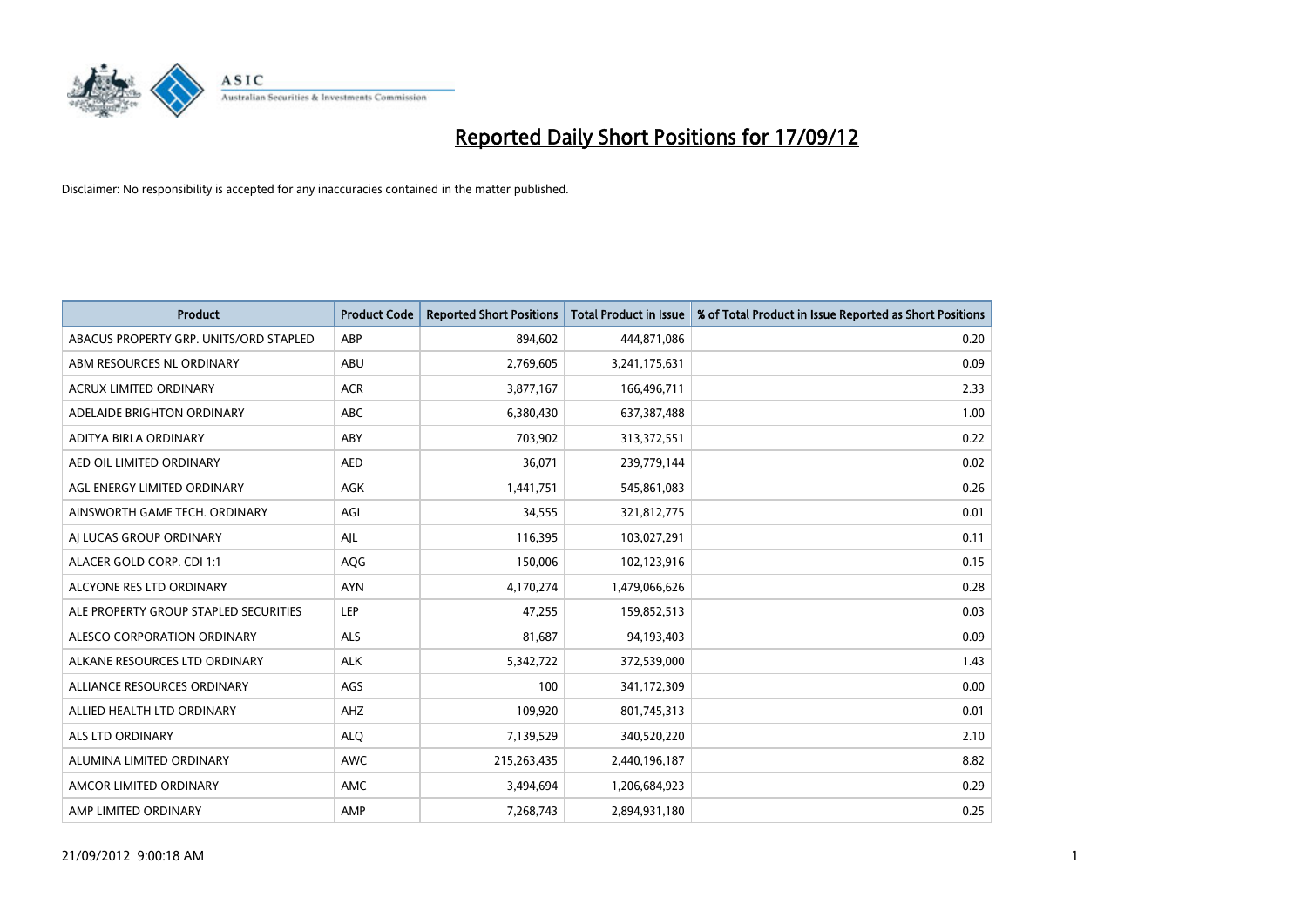

| <b>Product</b>                          | <b>Product Code</b> | <b>Reported Short Positions</b> | <b>Total Product in Issue</b> | % of Total Product in Issue Reported as Short Positions |
|-----------------------------------------|---------------------|---------------------------------|-------------------------------|---------------------------------------------------------|
| AMPELLA MINING ORDINARY                 | <b>AMX</b>          | 5,102,191                       | 246,800,493                   | 2.07                                                    |
| ANGLOGOLD ASHANTI CDI 5:1               | AGG                 | 1,000                           | 89,207,765                    | 0.00                                                    |
| ANSELL LIMITED ORDINARY                 | <b>ANN</b>          | 4,803,865                       | 130,701,284                   | 3.68                                                    |
| ANTARES ENERGY LTD ORDINARY             | <b>AZZ</b>          | 350,757                         | 257,000,000                   | 0.14                                                    |
| ANTISENSE THERAPEUT, ORDINARY           | <b>ANP</b>          | 270,167                         | 1,437,954,566                 | 0.02                                                    |
| ANZ BANKING GRP LTD ORDINARY            | ANZ                 | 9,005,825                       | 2,717,289,534                 | 0.33                                                    |
| APA GROUP STAPLED SECURITIES            | <b>APA</b>          | 34,050,526                      | 644,485,583                   | 5.28                                                    |
| APN NEWS & MEDIA ORDINARY               | <b>APN</b>          | 12,716,083                      | 649,010,756                   | 1.96                                                    |
| AQUARIUS PLATINUM. ORDINARY             | <b>AOP</b>          | 17,899,116                      | 472,851,336                   | 3.79                                                    |
| AQUILA RESOURCES ORDINARY               | <b>AQA</b>          | 8,482,565                       | 411,804,442                   | 2.06                                                    |
| ARAFURA RESOURCE LTD ORDINARY           | ARU                 | 5,930,373                       | 396,004,144                   | 1.50                                                    |
| ARB CORPORATION ORDINARY                | <b>ARP</b>          | 21,672                          | 72,481,302                    | 0.03                                                    |
| ARDENT LEISURE GROUP STAPLED SECURITIES | AAD                 | 724,048                         | 341,252,614                   | 0.21                                                    |
| ARISTOCRAT LEISURE ORDINARY             | ALL                 | 22,961,907                      | 550,502,889                   | 4.17                                                    |
| <b>ARRIUM LTD ORDINARY</b>              | ARI                 | 24,738,277                      | 1,345,665,626                 | 1.84                                                    |
| ASCIANO LIMITED ORDINARY                | <b>AIO</b>          | 7,916,152                       | 975,385,664                   | 0.81                                                    |
| ASG GROUP LIMITED ORDINARY              | ASZ                 | 475,417                         | 177, 187, 512                 | 0.27                                                    |
| ASPEN GROUP ORD/UNITS STAPLED           | <b>APZ</b>          | 512,941                         | 600,507,326                   | 0.09                                                    |
| ASPIRE MINING LTD ORDINARY              | <b>AKM</b>          | 270,212                         | 620,594,556                   | 0.04                                                    |
| ASTRO JAP PROP GROUP STAPLED SECURITIES | AJA                 | 5,427                           | 58,445,002                    | 0.01                                                    |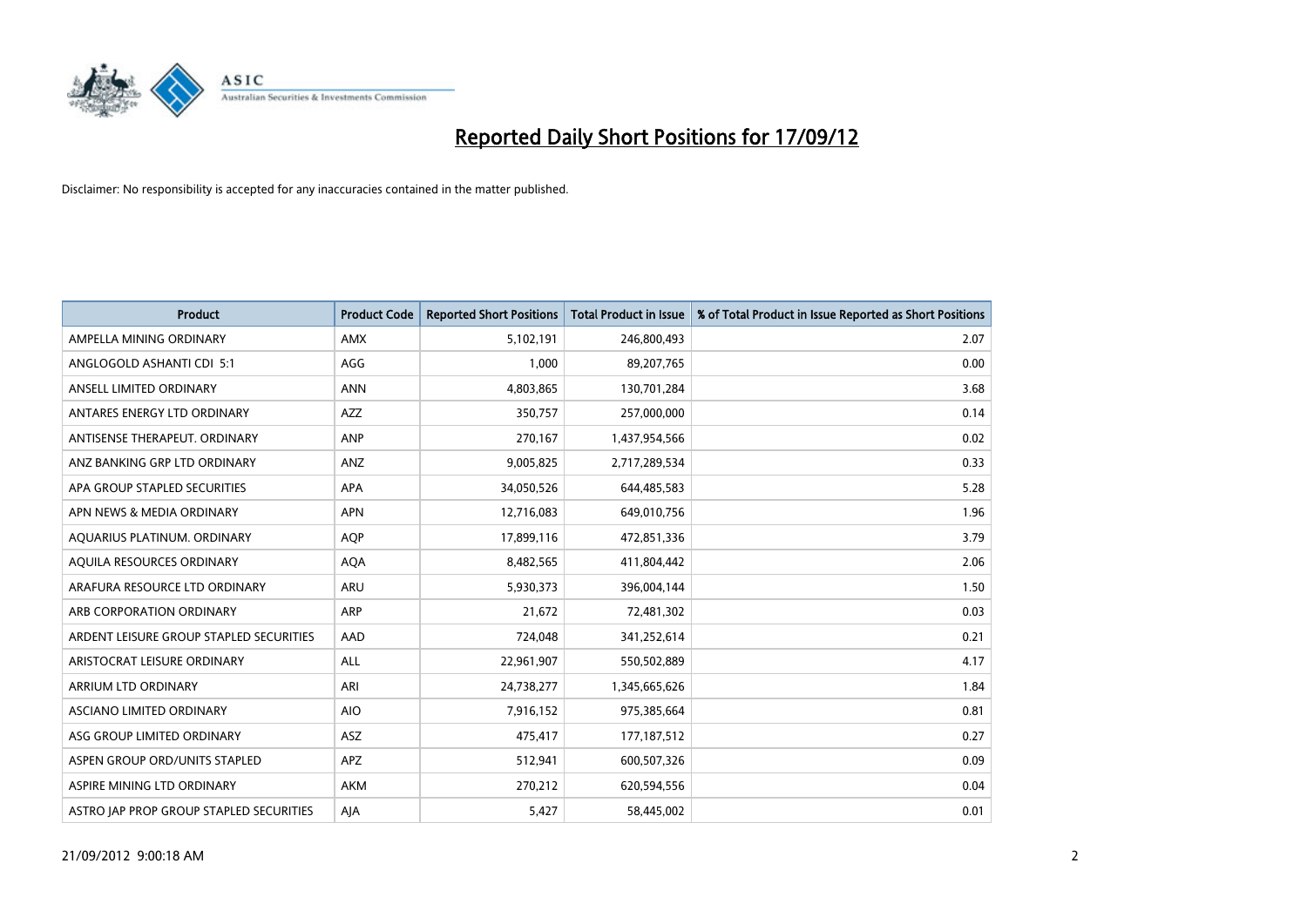

| <b>Product</b>                       | <b>Product Code</b> | <b>Reported Short Positions</b> | <b>Total Product in Issue</b> | % of Total Product in Issue Reported as Short Positions |
|--------------------------------------|---------------------|---------------------------------|-------------------------------|---------------------------------------------------------|
| ASX LIMITED ORDINARY                 | <b>ASX</b>          | 3,599,308                       | 175,136,729                   | 2.06                                                    |
| ATLAS IRON LIMITED ORDINARY          | <b>AGO</b>          | 9,849,170                       | 904,580,993                   | 1.09                                                    |
| <b>AURORA OIL &amp; GAS ORDINARY</b> | <b>AUT</b>          | 7,397,759                       | 447,885,778                   | 1.65                                                    |
| AUSDRILL LIMITED ORDINARY            | ASL                 | 4,377,759                       | 304,530,621                   | 1.44                                                    |
| AUSENCO LIMITED ORDINARY             | <b>AAX</b>          | 720,432                         | 123,872,665                   | 0.58                                                    |
| AUSGOLD LIMITED ORDINARY             | <b>AUC</b>          | 50,000                          | 136,264,601                   | 0.04                                                    |
| AUSTAL LIMITED ORDINARY              | ASB                 | 195,830                         | 188,193,007                   | 0.10                                                    |
| AUSTBROKERS HOLDINGS ORDINARY        | <b>AUB</b>          | 10,001                          | 56,063,502                    | 0.02                                                    |
| AUSTIN ENGINEERING ORDINARY          | <b>ANG</b>          | 264,640                         | 72,314,403                    | 0.37                                                    |
| AUSTRALAND PROPERTY STAPLED SECURITY | <b>ALZ</b>          | 450,395                         | 576,846,597                   | 0.08                                                    |
| AUSTRALIAN AGRICULT. ORDINARY        | AAC                 | 456,459                         | 312,905,085                   | 0.15                                                    |
| AUSTRALIAN INFRASTR, UNITS/ORDINARY  | <b>AIX</b>          | 3,100,412                       | 620,733,944                   | 0.50                                                    |
| AUSTRALIAN PHARM. ORDINARY           | API                 | 224,913                         | 488,115,883                   | 0.05                                                    |
| AUTOMOTIVE HOLDINGS ORDINARY         | AHE                 | 80,098                          | 260,579,682                   | 0.03                                                    |
| AVIENNINGS LIMITED ORDINARY          | AVI                 | 175,001                         | 274,588,694                   | 0.06                                                    |
| AWE LIMITED ORDINARY                 | <b>AWE</b>          | 3,716,680                       | 521,871,941                   | 0.71                                                    |
| AZIMUTH RES LTD ORDINARY             | <b>AZH</b>          | 986,253                         | 418,911,161                   | 0.24                                                    |
| AZUMAH RESOURCES ORDINARY            | <b>AZM</b>          | 450,000                         | 333,714,096                   | 0.13                                                    |
| BANDANNA ENERGY ORDINARY             | <b>BND</b>          | 3,737,250                       | 528,481,199                   | 0.71                                                    |
| BANK OF QUEENSLAND. ORDINARY         | <b>BOQ</b>          | 9,425,255                       | 308,797,224                   | 3.05                                                    |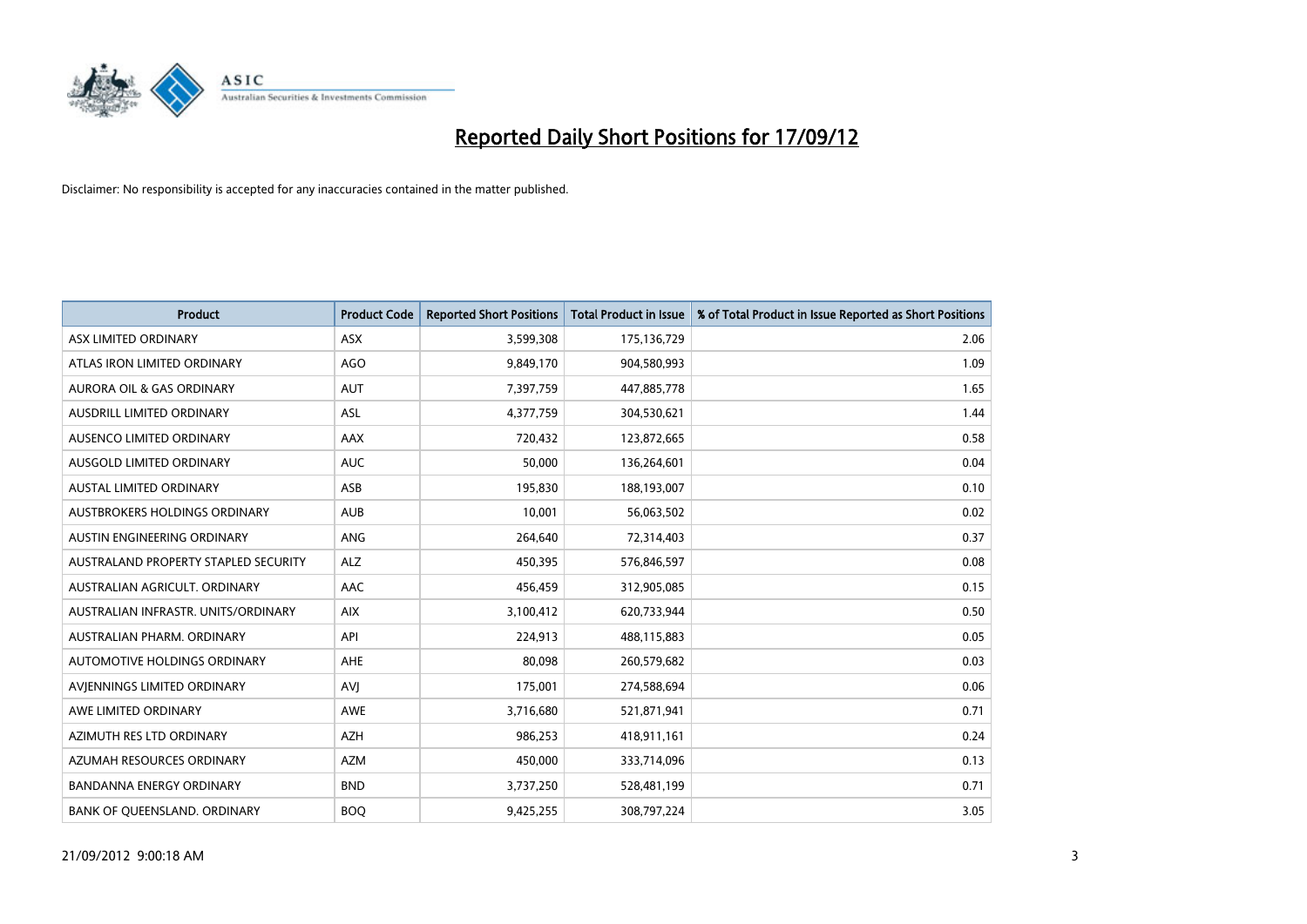

| <b>Product</b>                       | <b>Product Code</b> | <b>Reported Short Positions</b> | Total Product in Issue | % of Total Product in Issue Reported as Short Positions |
|--------------------------------------|---------------------|---------------------------------|------------------------|---------------------------------------------------------|
| <b>BANNERMAN RESOURCES ORDINARY</b>  | <b>BMN</b>          | 10.000                          | 302,069,772            | 0.00                                                    |
| <b>BASE RES LIMITED ORDINARY</b>     | <b>BSE</b>          | 628,498                         | 460,440,029            | 0.14                                                    |
| <b>BATHURST RESOURCES ORDINARY</b>   | <b>BTU</b>          | 44,971,758                      | 696,747,997            | 6.45                                                    |
| BEACH ENERGY LIMITED ORDINARY        | <b>BPT</b>          | 24,272,840                      | 1,256,183,762          | 1.93                                                    |
| BEADELL RESOURCE LTD ORDINARY        | <b>BDR</b>          | 13,639,566                      | 724,704,752            | 1.88                                                    |
| BENDIGO AND ADELAIDE ORDINARY        | <b>BEN</b>          | 9,444,850                       | 396,683,741            | 2.38                                                    |
| BERKELEY RESOURCES ORDINARY          | <b>BKY</b>          | 201.901                         | 179,393,273            | 0.11                                                    |
| BETASHARES ASX RES ETF UNITS         | <b>ORE</b>          | 82,068                          | 6,120,745              | 1.34                                                    |
| <b>BHP BILLITON LIMITED ORDINARY</b> | <b>BHP</b>          | 9,402,936                       | 3,211,691,105          | 0.29                                                    |
| <b>BILLABONG ORDINARY</b>            | <b>BBG</b>          | 6,452,986                       | 478,944,292            | 1.35                                                    |
| <b>BIOTA HOLDINGS ORDINARY</b>       | <b>BTA</b>          | 236,476                         | 182,763,651            | 0.13                                                    |
| <b>BLACKTHORN RESOURCES ORDINARY</b> | <b>BTR</b>          | 103,825                         | 164,285,950            | 0.06                                                    |
| <b>BLUESCOPE STEEL LTD ORDINARY</b>  | <b>BSL</b>          | 20,479,319                      | 3,349,185,247          | 0.61                                                    |
| <b>BOART LONGYEAR ORDINARY</b>       | <b>BLY</b>          | 8,689,357                       | 461,163,412            | 1.88                                                    |
| <b>BORAL LIMITED, ORDINARY</b>       | <b>BLD</b>          | 44,741,147                      | 758,572,140            | 5.90                                                    |
| <b>BRADKEN LIMITED ORDINARY</b>      | <b>BKN</b>          | 4,659,444                       | 169,240,662            | 2.75                                                    |
| <b>BRAMBLES LIMITED ORDINARY</b>     | <b>BXB</b>          | 5,080,648                       | 1,555,204,787          | 0.33                                                    |
| BT INVESTMENT MNGMNT ORDINARY        | <b>BTT</b>          | 350,467                         | 267,906,977            | 0.13                                                    |
| <b>BUCCANEER ENERGY LTD ORDINARY</b> | <b>BCC</b>          | 1,717,060                       | 1,133,975,491          | 0.15                                                    |
| <b>BURU ENERGY ORDINARY</b>          | <b>BRU</b>          | 9.932.326                       | 251,032,144            | 3.96                                                    |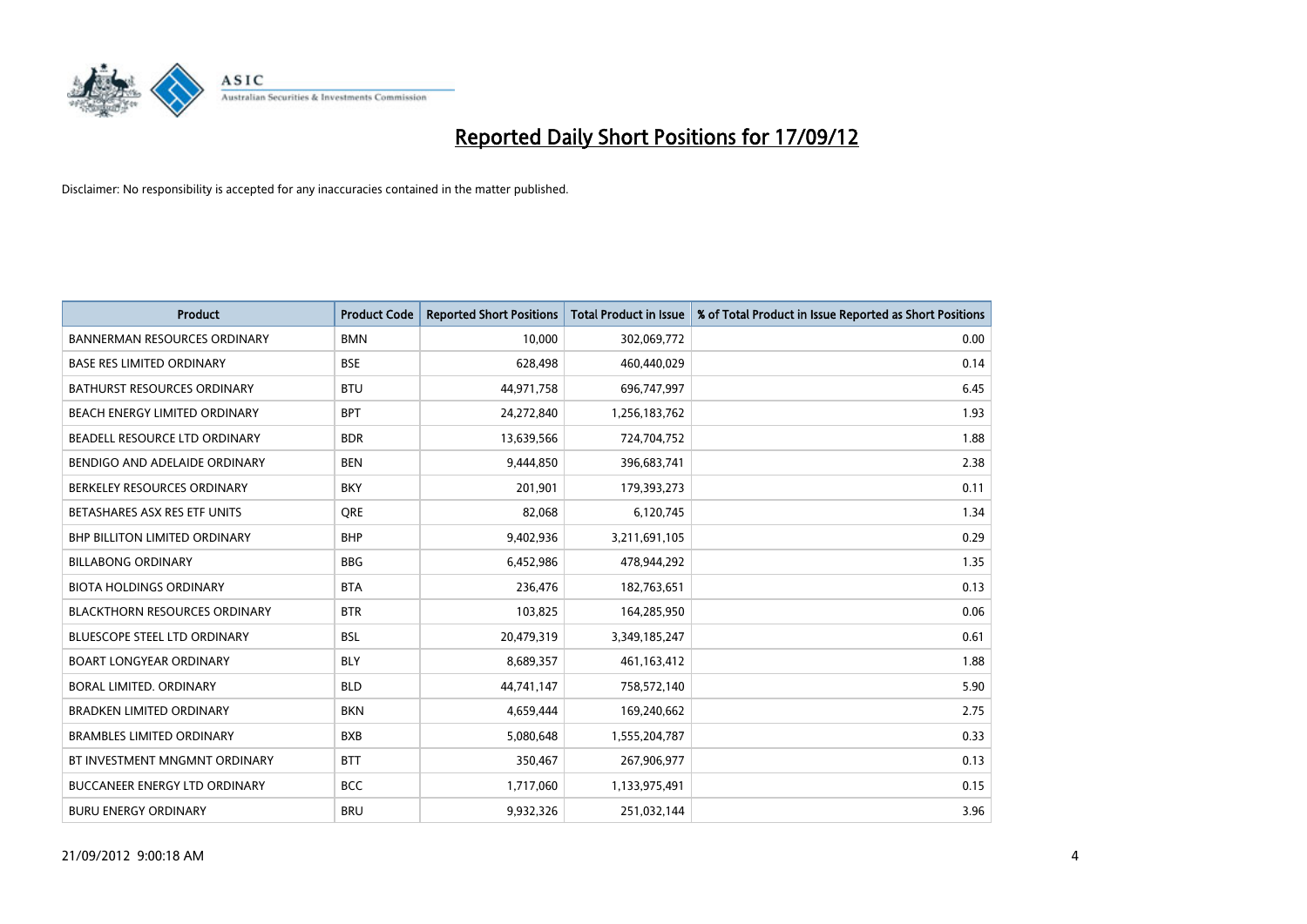

| <b>Product</b>                           | <b>Product Code</b> | <b>Reported Short Positions</b> | <b>Total Product in Issue</b> | % of Total Product in Issue Reported as Short Positions |
|------------------------------------------|---------------------|---------------------------------|-------------------------------|---------------------------------------------------------|
| <b>BWP TRUST ORDINARY UNITS</b>          | <b>BWP</b>          | 3,960,040                       | 533,645,790                   | 0.74                                                    |
| CABCHARGE AUSTRALIA ORDINARY             | CAB                 | 4,886,523                       | 120,430,683                   | 4.06                                                    |
| <b>CALIBRE GROUP LTD ORDINARY</b>        | <b>CGH</b>          | 252,799                         | 293,192,506                   | 0.09                                                    |
| CALTEX AUSTRALIA ORDINARY                | <b>CTX</b>          | 3,456,183                       | 270,000,000                   | 1.28                                                    |
| CAPE LAMBERT RES LTD ORDINARY            | <b>CFE</b>          | 462,760                         | 689,108,792                   | 0.07                                                    |
| CARABELLA RES LTD ORDINARY               | <b>CLR</b>          | 518,082                         | 133,642,797                   | 0.39                                                    |
| <b>CARBON ENERGY ORDINARY</b>            | <b>CNX</b>          | 303.677                         | 776,306,566                   | 0.04                                                    |
| CARDNO LIMITED ORDINARY                  | CDD                 | 1,592,328                       | 138,578,044                   | 1.15                                                    |
| CARNARVON PETROLEUM ORDINARY             | <b>CVN</b>          | 1,126,156                       | 694,644,634                   | 0.16                                                    |
| CARSALES.COM LTD ORDINARY                | <b>CRZ</b>          | 14,580,824                      | 234,896,130                   | 6.21                                                    |
| CENTRO RETAIL AUST ORD/UNIT STAPLED SEC  | <b>CRF</b>          | 18,544,156                      | 1,427,391,696                 | 1.30                                                    |
| CERAMIC FUEL CELLS ORDINARY              | <b>CFU</b>          | 598,626                         | 1,366,298,863                 | 0.04                                                    |
| CFS RETAIL TRUST GRP STAPLED SECURITIES  | <b>CFX</b>          | 48,578,281                      | 2,828,495,659                 | 1.72                                                    |
| CHALLENGER DIV.PRO. STAPLED UNITS        | <b>CDI</b>          | 16,245                          | 214,101,013                   | 0.01                                                    |
| <b>CHALLENGER INFRAST, STAPLED UNITS</b> | <b>CIF</b>          | 598,964                         | 316,223,785                   | 0.19                                                    |
| CHALLENGER LIMITED ORDINARY              | <b>CGF</b>          | 9,901,583                       | 544,652,710                   | 1.82                                                    |
| CHARTER HALL GROUP STAPLED US PROHIBIT.  | <b>CHC</b>          | 599,797                         | 298,500,312                   | 0.20                                                    |
| <b>CHARTER HALL RETAIL UNITS</b>         | <b>CQR</b>          | 1,019,254                       | 299,628,571                   | 0.34                                                    |
| <b>CHORUS LIMITED ORDINARY</b>           | <b>CNU</b>          | 859,370                         | 385,082,123                   | 0.22                                                    |
| CITIGOLD CORP LTD ORDINARY               | <b>CTO</b>          | 1,055,317                       | 1,238,622,051                 | 0.09                                                    |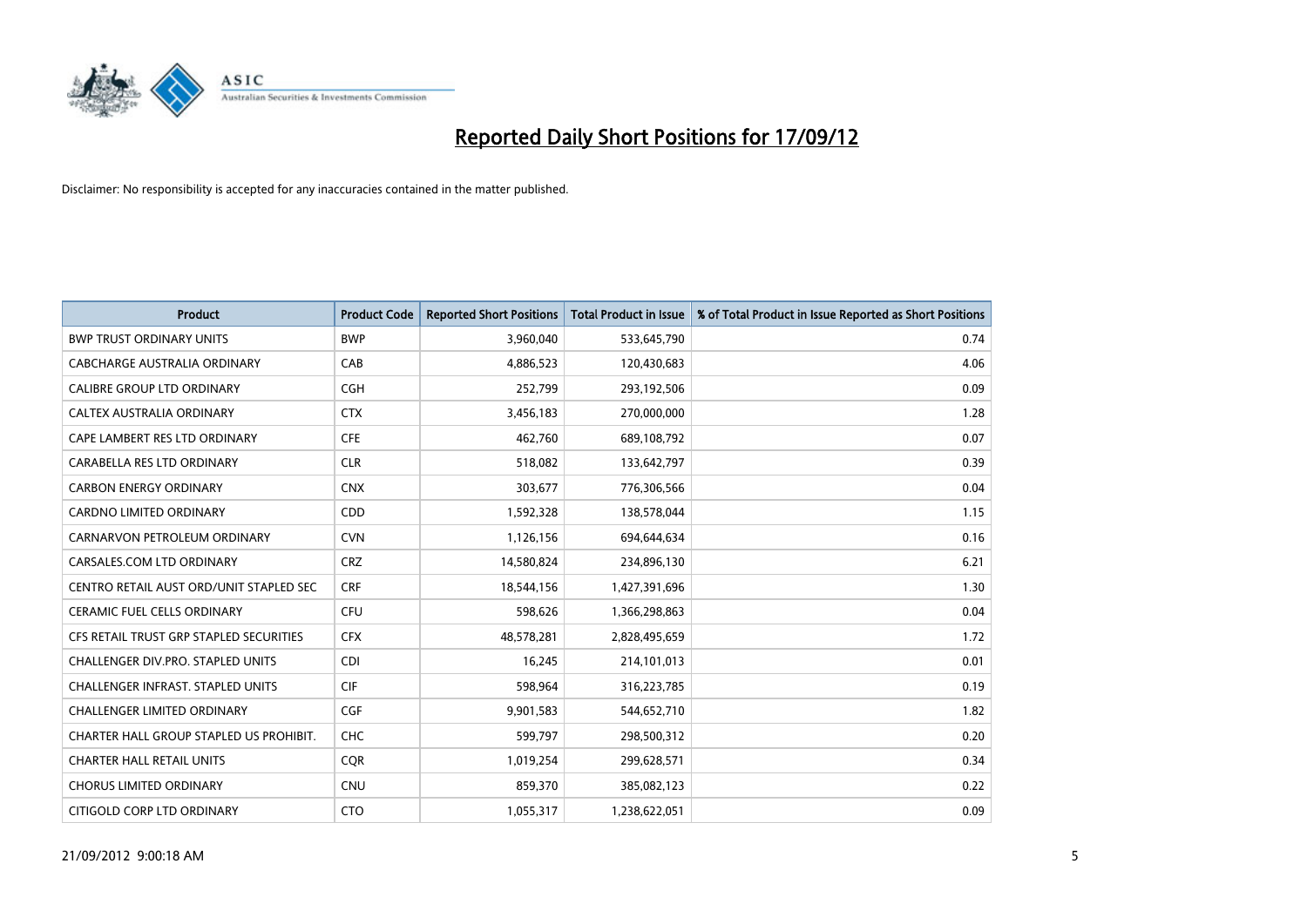

| <b>Product</b>                          | <b>Product Code</b> | <b>Reported Short Positions</b> | Total Product in Issue | % of Total Product in Issue Reported as Short Positions |
|-----------------------------------------|---------------------|---------------------------------|------------------------|---------------------------------------------------------|
| <b>CLOUGH LIMITED ORDINARY</b>          | <b>CLO</b>          | 114,396                         | 773,989,006            | 0.01                                                    |
| CNPR GRP UNITS/ORD STAPLED              | <b>CNP</b>          | 2,537                           | 972,414,514            | 0.00                                                    |
| COAL OF AFRICA LTD ORDINARY             | <b>CZA</b>          | 93,471                          | 800,951,034            | 0.01                                                    |
| COALSPUR MINES LTD ORDINARY             | <b>CPL</b>          | 13,239,556                      | 620,729,899            | 2.13                                                    |
| COCA-COLA AMATIL ORDINARY               | <b>CCL</b>          | 3,505,674                       | 761,319,007            | 0.46                                                    |
| <b>COCHLEAR LIMITED ORDINARY</b>        | <b>COH</b>          | 4,940,917                       | 56,972,605             | 8.67                                                    |
| <b>COCKATOO COAL ORDINARY</b>           | <b>COK</b>          | 14,727,696                      | 1,016,746,908          | 1.45                                                    |
| <b>COLLINS FOODS LTD ORDINARY</b>       | <b>CKF</b>          | 23,670                          | 93,000,003             | 0.03                                                    |
| COMMONWEALTH BANK, ORDINARY             | <b>CBA</b>          | 20,758,477                      | 1,592,154,780          | 1.30                                                    |
| <b>COMMONWEALTH PROP ORDINARY UNITS</b> | <b>CPA</b>          | 19,538,104                      | 2,347,003,413          | 0.83                                                    |
| <b>COMPASS RESOURCES ORDINARY</b>       | <b>CMR</b>          | 7,472                           | 1,403,744,100          | 0.00                                                    |
| <b>COMPUTERSHARE LTD ORDINARY</b>       | <b>CPU</b>          | 7,116,070                       | 555,664,059            | 1.28                                                    |
| CONSOLIDATED MEDIA, ORDINARY            | <b>CMJ</b>          | 225,835                         | 561,834,996            | 0.04                                                    |
| CONTINENTAL COAL LTD ORDINARY           | CCC                 | 983                             | 445,894,046            | 0.00                                                    |
| <b>COOPER ENERGY LTD ORDINARY</b>       | COE                 | 55,762                          | 328,694,257            | 0.02                                                    |
| CREDIT CORP GROUP ORDINARY              | <b>CCP</b>          | 41,942                          | 45,571,114             | 0.09                                                    |
| <b>CROMWELL PROP STAPLED SECURITIES</b> | <b>CMW</b>          | 86,381                          | 1,172,569,708          | 0.01                                                    |
| <b>CROWN LIMITED ORDINARY</b>           | <b>CWN</b>          | 6,152,665                       | 728,394,185            | 0.84                                                    |
| <b>CSG LIMITED ORDINARY</b>             | CSV                 | 823,590                         | 282,567,499            | 0.29                                                    |
| <b>CSL LIMITED ORDINARY</b>             | <b>CSL</b>          | 3,591,327                       | 505,283,826            | 0.71                                                    |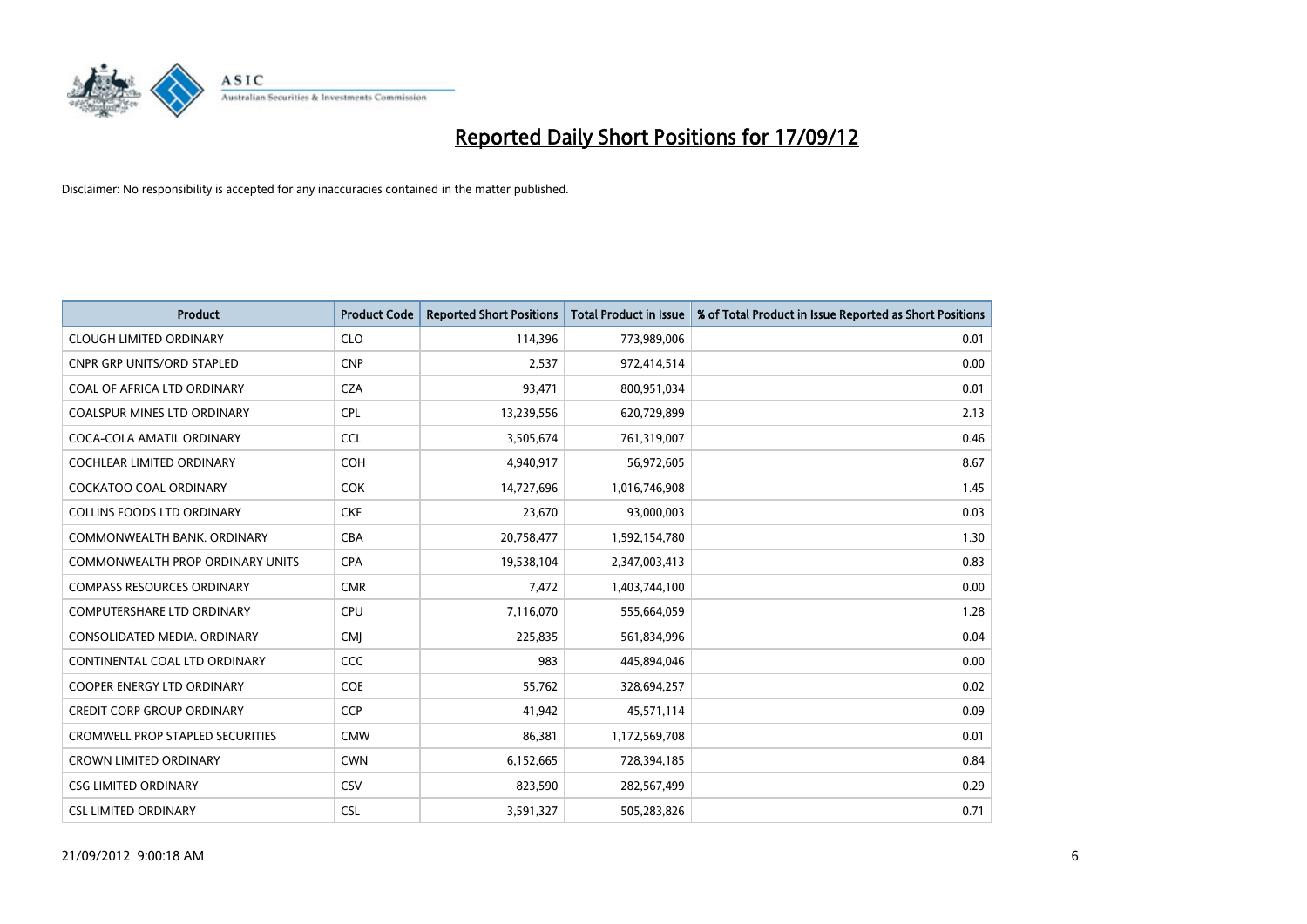

| <b>Product</b>                      | <b>Product Code</b> | <b>Reported Short Positions</b> | <b>Total Product in Issue</b> | % of Total Product in Issue Reported as Short Positions |
|-------------------------------------|---------------------|---------------------------------|-------------------------------|---------------------------------------------------------|
| <b>CSR LIMITED ORDINARY</b>         | <b>CSR</b>          | 46,368,636                      | 506,000,315                   | 9.16                                                    |
| <b>CUDECO LIMITED ORDINARY</b>      | CDU                 | 5,219,175                       | 188,043,961                   | 2.78                                                    |
| <b>CUE ENERGY RESOURCE ORDINARY</b> | <b>CUE</b>          | 24,777                          | 698,119,720                   | 0.00                                                    |
| DART ENERGY LTD ORDINARY            | <b>DTE</b>          | 16,386,370                      | 769,240,406                   | 2.13                                                    |
| DAVID JONES LIMITED ORDINARY        | <b>DIS</b>          | 49,679,112                      | 528,655,600                   | 9.40                                                    |
| DECMIL GROUP LIMITED ORDINARY       | <b>DCG</b>          | 1,107,340                       | 167,567,757                   | 0.66                                                    |
| DEXUS PROPERTY GROUP STAPLED UNITS  | <b>DXS</b>          | 12,199,543                      | 4,839,024,176                 | 0.25                                                    |
| DISCOVERY METALS LTD ORDINARY       | <b>DML</b>          | 12,489,786                      | 483,794,898                   | 2.58                                                    |
| DOMINO PIZZA ENTERPR ORDINARY       | <b>DMP</b>          | 300,723                         | 70,092,674                    | 0.43                                                    |
| DORAY MINERALS LTD ORDINARY         | <b>DRM</b>          | 204,464                         | 81,626,525                    | 0.25                                                    |
| DOWNER EDI LIMITED ORDINARY         | <b>DOW</b>          | 9,282,216                       | 429,100,296                   | 2.16                                                    |
| DRILLSEARCH ENERGY ORDINARY         | <b>DLS</b>          | 2,230,387                       | 386,468,803                   | 0.58                                                    |
| DUET GROUP STAPLED US PROHIBIT.     | <b>DUE</b>          | 6,809,219                       | 1,116,638,606                 | 0.61                                                    |
| DULUXGROUP LIMITED ORDINARY         | <b>DLX</b>          | 7,797,450                       | 368,984,902                   | 2.11                                                    |
| ECHO ENTERTAINMENT ORDINARY         | EGP                 | 13,919,571                      | 825,672,730                   | 1.69                                                    |
| ELDERS LIMITED ORDINARY             | <b>ELD</b>          | 18,027,352                      | 448,598,480                   | 4.02                                                    |
| ELEMENTAL MINERALS ORDINARY         | <b>ELM</b>          | 139,622                         | 243,614,280                   | 0.06                                                    |
| ELEMENTOS LIMITED ORDINARY          | <b>ELT</b>          | 16                              | 82,383,526                    | 0.00                                                    |
| <b>EMECO HOLDINGS ORDINARY</b>      | <b>EHL</b>          | 4,080,940                       | 631,237,586                   | 0.65                                                    |
| <b>ENDEAVOUR MIN CORP CDI 1:1</b>   | <b>EVR</b>          | 515,000                         | 119,771,509                   | 0.43                                                    |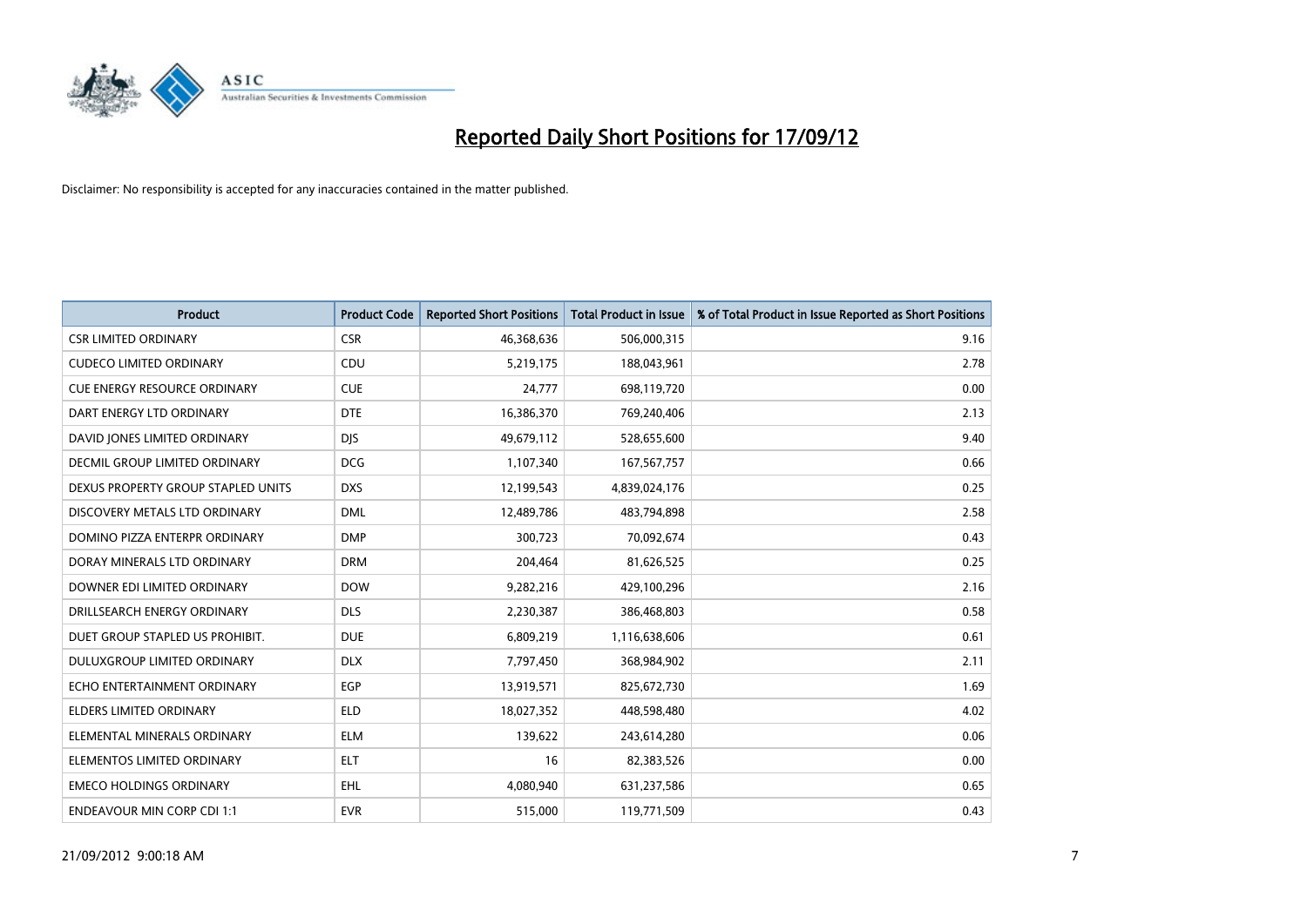

| <b>Product</b>                        | <b>Product Code</b> | <b>Reported Short Positions</b> | <b>Total Product in Issue</b> | % of Total Product in Issue Reported as Short Positions |
|---------------------------------------|---------------------|---------------------------------|-------------------------------|---------------------------------------------------------|
| <b>ENERGY RESOURCES ORDINARY 'A'</b>  | <b>ERA</b>          | 7,112,899                       | 517,725,062                   | 1.37                                                    |
| <b>ENERGY WORLD CORPOR. ORDINARY</b>  | <b>EWC</b>          | 18,313,722                      | 1,734,166,672                 | 1.06                                                    |
| <b>ENVESTRA LIMITED ORDINARY</b>      | <b>ENV</b>          | 16,227,718                      | 1,572,392,111                 | 1.03                                                    |
| EQUATORIAL RES LTD ORDINARY           | EQX                 | 46,300                          | 117,235,353                   | 0.04                                                    |
| EVOLUTION MINING LTD ORDINARY         | <b>EVN</b>          | 2,013,802                       | 707,605,713                   | 0.28                                                    |
| FAIRFAX MEDIA LTD ORDINARY            | <b>FXI</b>          | 269,157,147                     | 2,351,955,725                 | 11.44                                                   |
| <b>FAR LTD ORDINARY</b>               | <b>FAR</b>          | 21,000,000                      | 2,499,846,742                 | 0.84                                                    |
| FINBAR GROUP LIMITED ORDINARY         | <b>FRI</b>          | 6,795                           | 214,824,630                   | 0.00                                                    |
| FISHER & PAYKEL APP. ORDINARY         | <b>FPA</b>          | 850,000                         | 724,235,162                   | 0.12                                                    |
| FISHER & PAYKEL H. ORDINARY           | <b>FPH</b>          | 34,877                          | 538,087,084                   | 0.01                                                    |
| FKP PROPERTY GROUP STAPLED SECURITIES | <b>FKP</b>          | 72,044,119                      | 1,969,802,508                 | 3.66                                                    |
| FLEETWOOD CORP ORDINARY               | <b>FWD</b>          | 1,134,631                       | 59,241,388                    | 1.92                                                    |
| <b>FLETCHER BUILDING ORDINARY</b>     | <b>FBU</b>          | 10,049,832                      | 682,866,936                   | 1.47                                                    |
| <b>FLEXIGROUP LIMITED ORDINARY</b>    | <b>FXL</b>          | 68,846                          | 284,486,499                   | 0.02                                                    |
| <b>FLIGHT CENTRE ORDINARY</b>         | <b>FLT</b>          | 13,130,221                      | 100,092,666                   | 13.12                                                   |
| FLINDERS MINES LTD ORDINARY           | <b>FMS</b>          | 997,836                         | 1,821,300,404                 | 0.05                                                    |
| <b>FOCUS MINERALS LTD ORDINARY</b>    | <b>FML</b>          | 1,103,300                       | 4,320,773,701                 | 0.03                                                    |
| FORGE GROUP LIMITED ORDINARY          | FGE                 | 543,561                         | 86,169,014                    | 0.63                                                    |
| FORTESCUE METALS GRP ORDINARY         | <b>FMG</b>          | 226,196,750                     | 3,113,798,659                 | 7.26                                                    |
| <b>G.U.D. HOLDINGS ORDINARY</b>       | GUD                 | 1,337,685                       | 71,341,319                    | 1.88                                                    |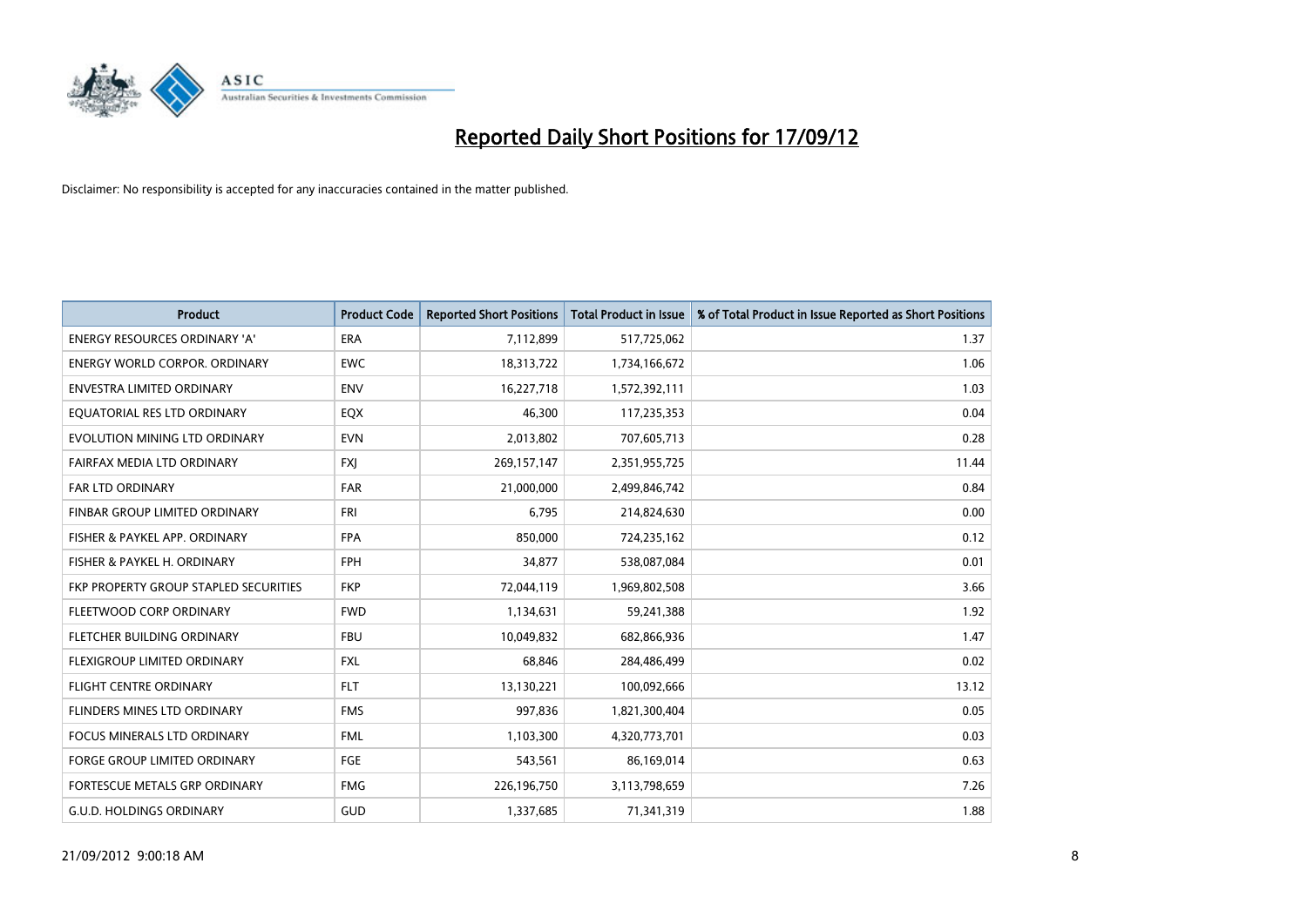

| <b>Product</b>                            | <b>Product Code</b> | <b>Reported Short Positions</b> | <b>Total Product in Issue</b> | % of Total Product in Issue Reported as Short Positions |
|-------------------------------------------|---------------------|---------------------------------|-------------------------------|---------------------------------------------------------|
| <b>GALAXY RESOURCES ORDINARY</b>          | <b>GXY</b>          | 5,503,152                       | 506,359,341                   | 1.09                                                    |
| <b>GENETIC TECHNOLOGIES ORDINARY</b>      | <b>GTG</b>          | 789,270                         | 464,771,819                   | 0.17                                                    |
| <b>GEODYNAMICS LIMITED ORDINARY</b>       | GDY                 | 850                             | 406,452,608                   | 0.00                                                    |
| <b>GINDALBIE METALS LTD ORDINARY</b>      | <b>GBG</b>          | 58,883,531                      | 1,247,487,454                 | 4.72                                                    |
| <b>GOLD ROAD RES LTD ORDINARY</b>         | GOR                 | 158,770                         | 390,015,665                   | 0.04                                                    |
| <b>GOODMAN FIELDER, ORDINARY</b>          | GFF                 | 35,176,913                      | 1,955,559,207                 | 1.80                                                    |
| <b>GOODMAN GROUP STAPLED US PROHIBIT.</b> | <b>GMG</b>          | 12,344,712                      | 1,607,517,309                 | 0.77                                                    |
| <b>GPT GROUP STAPLED SEC.</b>             | <b>GPT</b>          | 5,172,709                       | 1,766,785,075                 | 0.29                                                    |
| <b>GRAINCORP LIMITED A CLASS ORDINARY</b> | <b>GNC</b>          | 2,867,094                       | 210,467,800                   | 1.36                                                    |
| <b>GRANGE RESOURCES, ORDINARY</b>         | <b>GRR</b>          | 1,928,894                       | 1,155,487,102                 | 0.17                                                    |
| <b>GREENLAND MIN EN LTD ORDINARY</b>      | GGG                 | 3,573,696                       | 416,590,488                   | 0.86                                                    |
| <b>GRYPHON MINERALS LTD ORDINARY</b>      | GRY                 | 19,734,760                      | 348,264,983                   | 5.67                                                    |
| <b>GUILDFORD COAL LTD ORDINARY</b>        | <b>GUF</b>          | 2,380,973                       | 521,046,899                   | 0.46                                                    |
| <b>GUIARAT NRE COAL LTD ORDINARY</b>      | <b>GNM</b>          | 588,092                         | 1,123,137,858                 | 0.05                                                    |
| <b>GUNNS LIMITED ORDINARY</b>             | <b>GNS</b>          | 51,795,140                      | 848,401,559                   | 6.11                                                    |
| <b>GWA GROUP LTD ORDINARY</b>             | <b>GWA</b>          | 9,982,547                       | 302,005,514                   | 3.31                                                    |
| HARVEY NORMAN ORDINARY                    | <b>HVN</b>          | 96,033,249                      | 1,062,316,784                 | 9.04                                                    |
| HASTIE GROUP LIMITED ORDINARY             | <b>HST</b>          | 233,914                         | 137,353,504                   | 0.17                                                    |
| HASTINGS DIVERSIFIED STAPLED SECURITY     | <b>HDF</b>          | 318,005                         | 530,001,072                   | 0.06                                                    |
| <b>HENDERSON GROUP CDI 1:1</b>            | <b>HGG</b>          | 7,607,279                       | 703,767,300                   | 1.08                                                    |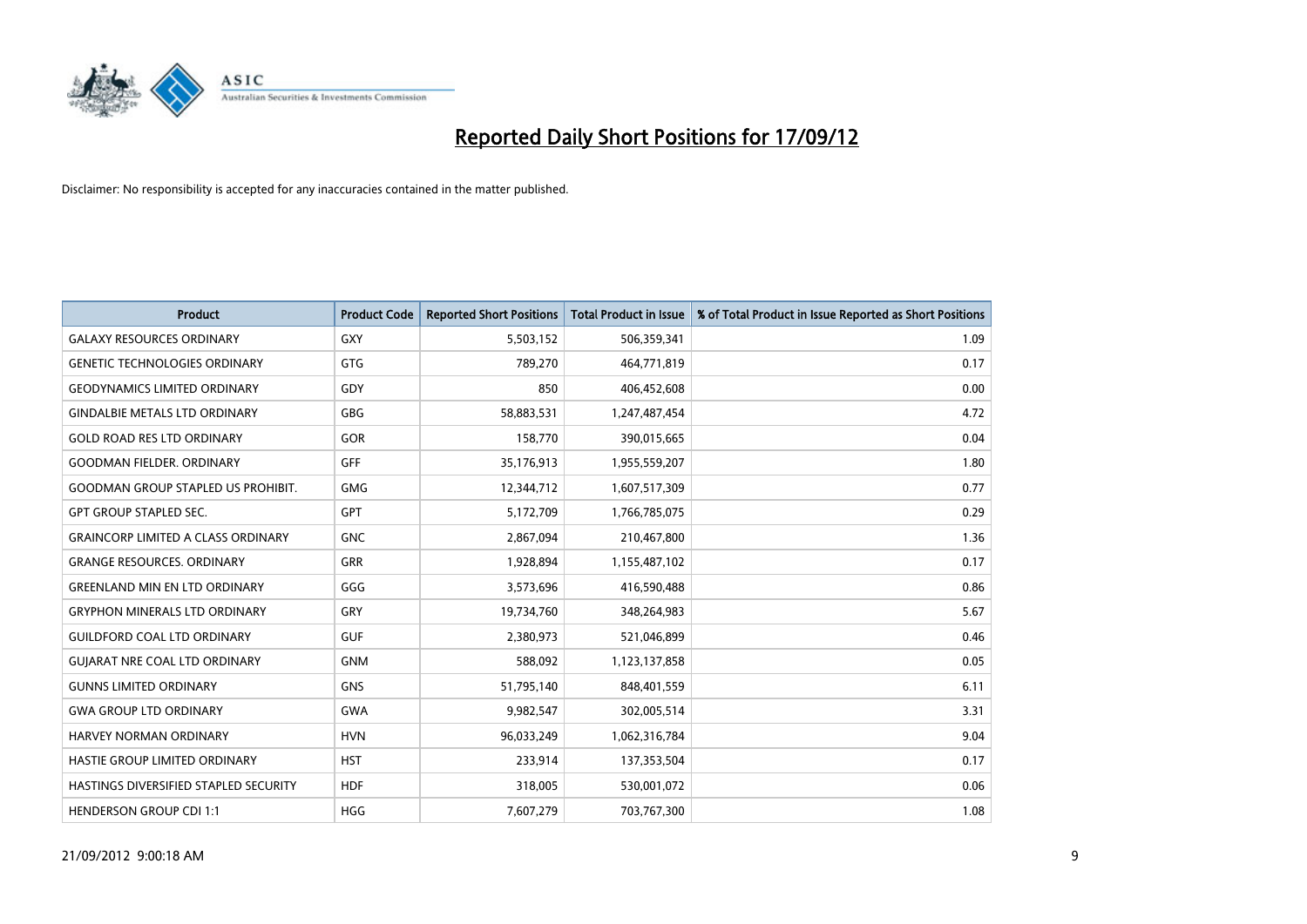

| <b>Product</b>                                | <b>Product Code</b> | <b>Reported Short Positions</b> | <b>Total Product in Issue</b> | % of Total Product in Issue Reported as Short Positions |
|-----------------------------------------------|---------------------|---------------------------------|-------------------------------|---------------------------------------------------------|
| HFA HOLDINGS LIMITED ORDINARY                 | <b>HFA</b>          | 3.809                           | 117,332,831                   | 0.00                                                    |
| <b>HIGHLANDS PACIFIC ORDINARY</b>             | <b>HIG</b>          | 845,568                         | 789,132,854                   | 0.11                                                    |
| HILLGROVE RES LTD ORDINARY                    | <b>HGO</b>          | 2,546,474                       | 1,022,760,221                 | 0.25                                                    |
| HILLS HOLDINGS LTD ORDINARY                   | <b>HIL</b>          | 2,829,402                       | 246,500,444                   | 1.15                                                    |
| HORIZON OIL LIMITED ORDINARY                  | <b>HZN</b>          | 20,758,952                      | 1,130,811,515                 | 1.84                                                    |
| <b>ICON ENERGY LIMITED ORDINARY</b>           | <b>ICN</b>          | 72                              | 469,301,394                   | 0.00                                                    |
| <b>IINET LIMITED ORDINARY</b>                 | <b>IIN</b>          | 2,857                           | 161,038,847                   | 0.00                                                    |
| <b>ILUKA RESOURCES ORDINARY</b>               | ILU                 | 49,244,422                      | 418,700,517                   | 11.76                                                   |
| <b>IMDEX LIMITED ORDINARY</b>                 | <b>IMD</b>          | 844,378                         | 208,235,426                   | 0.41                                                    |
| <b>INCITEC PIVOT ORDINARY</b>                 | IPL                 | 3,467,717                       | 1,628,730,107                 | 0.21                                                    |
| <b>INDEPENDENCE GROUP ORDINARY</b>            | <b>IGO</b>          | 11,724,392                      | 232,882,535                   | 5.03                                                    |
| INDOPHIL RESOURCES ORDINARY                   | <b>IRN</b>          | 936,431                         | 1,203,146,194                 | 0.08                                                    |
| <b>INDUSTREA LIMITED ORDINARY</b>             | IDL                 | 8,096,651                       | 370,268,218                   | 2.19                                                    |
| <b>INFIGEN ENERGY STAPLED SECURITIES</b>      | <b>IFN</b>          | 3,340,933                       | 762,265,972                   | 0.44                                                    |
| <b>INSURANCE AUSTRALIA ORDINARY</b>           | IAG                 | 7,344,052                       | 2,079,034,021                 | 0.35                                                    |
| <b>INTEGRA MINING LTD, ORDINARY</b>           | <b>IGR</b>          | 1,891,996                       | 934,440,899                   | 0.20                                                    |
| <b>INTREPID MINES ORDINARY</b>                | <b>IAU</b>          | 6,696,308                       | 553,657,757                   | 1.21                                                    |
| <b>INVESTA OFFICE FUND STAPLED SECURITIES</b> | <b>IOF</b>          | 3,603,958                       | 614,047,458                   | 0.59                                                    |
| <b>INVOCARE LIMITED ORDINARY</b>              | IVC                 | 3,369,686                       | 110,030,298                   | 3.06                                                    |
| ION LIMITED ORDINARY                          | <b>ION</b>          | 164,453                         | 256,365,105                   | 0.06                                                    |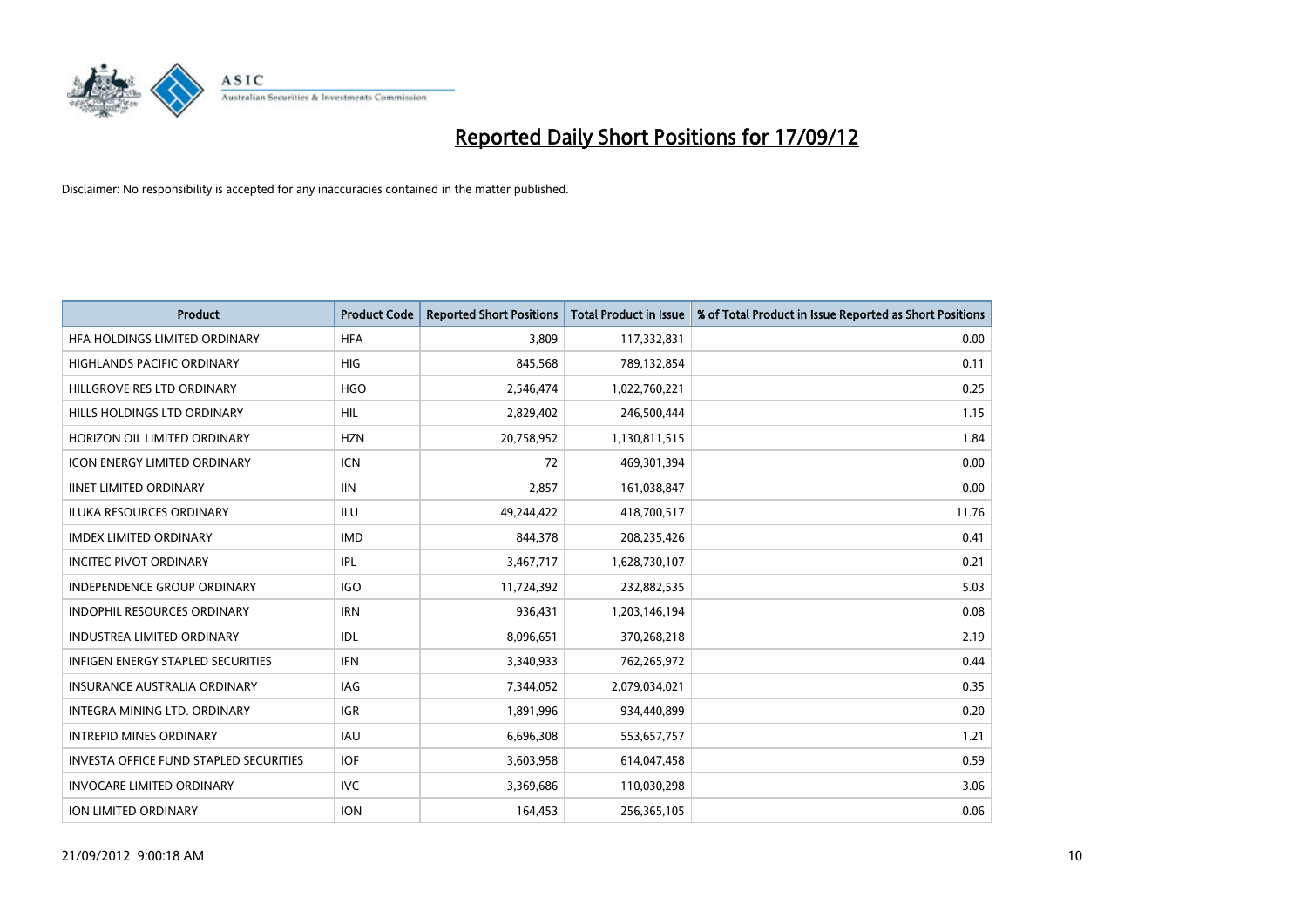

| <b>Product</b>                                  | <b>Product Code</b> | <b>Reported Short Positions</b> | <b>Total Product in Issue</b> | % of Total Product in Issue Reported as Short Positions |
|-------------------------------------------------|---------------------|---------------------------------|-------------------------------|---------------------------------------------------------|
| <b>IOOF HOLDINGS LTD ORDINARY</b>               | IFL.                | 2,359,279                       | 229,794,395                   | 1.03                                                    |
| <b>IRESS LIMITED ORDINARY</b>                   | <b>IRE</b>          | 2,572,118                       | 128,620,231                   | 2.00                                                    |
| <b>IRON ORE HOLDINGS ORDINARY</b>               | <b>IOH</b>          | 39,352                          | 161,174,005                   | 0.02                                                    |
| ISHARES FTSE CHINA25 CDI 1:1                    | IZZ                 | 30,951                          | 128,250,000                   | 0.02                                                    |
| ISHARES MSCI AUS 200 ISHARES MSCI AUS 200       | <b>IOZ</b>          | 11,013                          | 5,705,098                     | 0.19                                                    |
| <b>IVANHOE AUSTRALIA ORDINARY</b>               | <b>IVA</b>          | 2,390,108                       | 555,476,873                   | 0.43                                                    |
| <b>JAMES HARDIE INDUST CHESS DEPOSITARY INT</b> | <b>IHX</b>          | 9,057,617                       | 439,366,634                   | 2.06                                                    |
| <b>JB HI-FI LIMITED ORDINARY</b>                | <b>IBH</b>          | 20,474,673                      | 98,850,643                    | 20.71                                                   |
| <b>JUPITER MINES ORDINARY</b>                   | <b>IMS</b>          | 84                              | 2,281,835,383                 | 0.00                                                    |
| <b>KAGARA LTD ORDINARY</b>                      | <b>KZL</b>          | 3,000,879                       | 798,953,117                   | 0.38                                                    |
| KANGAROO RES LTD ORDINARY                       | <b>KRL</b>          | 2,544,962                       | 3,434,430,012                 | 0.07                                                    |
| KAROON GAS AUSTRALIA ORDINARY                   | <b>KAR</b>          | 1,695,400                       | 221,420,769                   | 0.77                                                    |
| KATHMANDU HOLD LTD ORDINARY                     | <b>KMD</b>          | 1,187,287                       | 200,165,940                   | 0.59                                                    |
| <b>KBL MINING LIMITED ORDINARY</b>              | <b>KBL</b>          | 1,820                           | 285,421,456                   | 0.00                                                    |
| <b>KENTOR GOLD LIMITED ORDINARY</b>             | <b>KGL</b>          | 275                             | 140,040,563                   | 0.00                                                    |
| KINGSGATE CONSOLID. ORDINARY                    | <b>KCN</b>          | 8,296,494                       | 151,347,122                   | 5.48                                                    |
| KINGSROSE MINING LTD ORDINARY                   | <b>KRM</b>          | 64,941                          | 289,318,617                   | 0.02                                                    |
| LEIGHTON HOLDINGS ORDINARY                      | LEI                 | 14,092,604                      | 337,087,596                   | 4.18                                                    |
| LEND LEASE GROUP UNIT/ORD STAPLED               | <b>LLC</b>          | 6,368,694                       | 572,789,827                   | 1.11                                                    |
| LINC ENERGY LTD ORDINARY                        | <b>LNC</b>          | 41,617,529                      | 504,487,631                   | 8.25                                                    |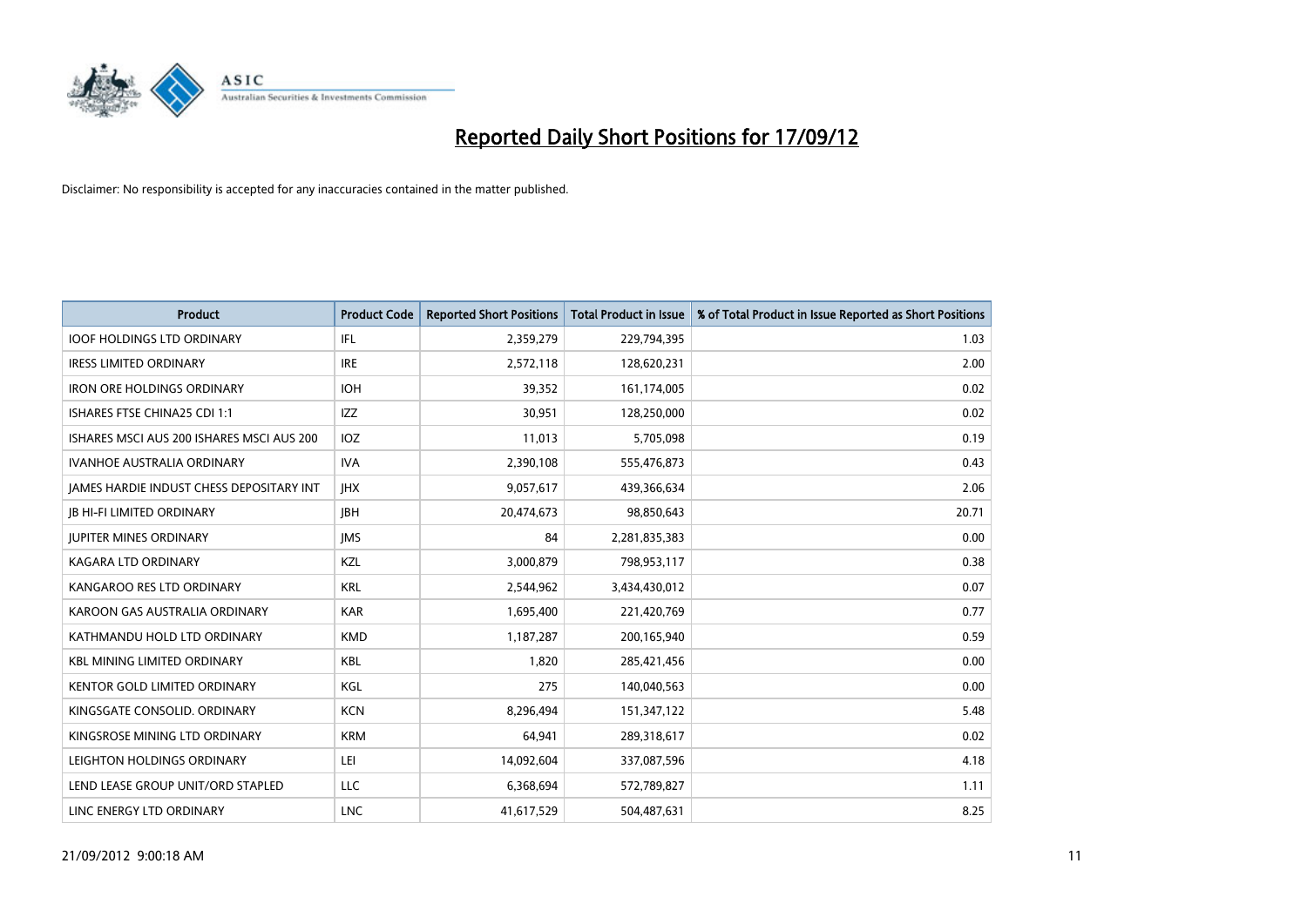

| <b>Product</b>                        | <b>Product Code</b> | <b>Reported Short Positions</b> | <b>Total Product in Issue</b> | % of Total Product in Issue Reported as Short Positions |
|---------------------------------------|---------------------|---------------------------------|-------------------------------|---------------------------------------------------------|
| LIQUEFIED NATURAL ORDINARY            | <b>LNG</b>          | 272,800                         | 267,699,015                   | 0.10                                                    |
| LYNAS CORPORATION ORDINARY            | <b>LYC</b>          | 233,087,525                     | 1,716,129,131                 | 13.58                                                   |
| M2 TELECOMMUNICATION ORDINARY         | <b>MTU</b>          | 3,065,300                       | 156,806,954                   | 1.95                                                    |
| <b>MACMAHON HOLDINGS ORDINARY</b>     | <b>MAH</b>          | 2,785,136                       | 741,316,038                   | 0.38                                                    |
| MACQ ATLAS ROADS GRP ORDINARY STAPLED | <b>MOA</b>          | 4,487,472                       | 478,531,436                   | 0.94                                                    |
| MACQUARIE GROUP LTD ORDINARY          | <b>MOG</b>          | 7,165,340                       | 340,053,849                   | 2.11                                                    |
| MAGELLAN FIN GRP LTD ORDINARY         | <b>MFG</b>          | 7,851                           | 152,558,341                   | 0.01                                                    |
| MAGELLAN FLAGSHIP ORDINARY            | <b>MFF</b>          | 220                             | 344,844,354                   | 0.00                                                    |
| <b>MARENGO MINING ORDINARY</b>        | <b>MGO</b>          | 39,850                          | 1,137,720,551                 | 0.00                                                    |
| <b>MATRIX C &amp; E LTD ORDINARY</b>  | <b>MCE</b>          | 1,036,785                       | 94,555,428                    | 1.10                                                    |
| MAVERICK DRILLING ORDINARY            | <b>MAD</b>          | 2,363,657                       | 452,726,751                   | 0.52                                                    |
| MCMILLAN SHAKESPEARE ORDINARY         | <b>MMS</b>          | 207                             | 74,523,965                    | 0.00                                                    |
| MEDUSA MINING LTD ORDINARY            | <b>MML</b>          | 1,685,308                       | 188,903,911                   | 0.89                                                    |
| MELBOURNE IT LIMITED ORDINARY         | <b>MLB</b>          | 20,002                          | 81,965,992                    | 0.02                                                    |
| MEO AUSTRALIA LTD ORDINARY            | <b>MEO</b>          | 4,795,707                       | 539,913,260                   | 0.89                                                    |
| <b>MERMAID MARINE ORDINARY</b>        | <b>MRM</b>          | 1,688,062                       | 221,618,033                   | 0.76                                                    |
| MESOBLAST LIMITED ORDINARY            | <b>MSB</b>          | 18,425,649                      | 284,478,361                   | 6.48                                                    |
| METALS X LIMITED ORDINARY             | <b>MLX</b>          | 1,746,091                       | 1,316,663,257                 | 0.13                                                    |
| METCASH LIMITED ORDINARY              | <b>MTS</b>          | 48,580,515                      | 880,704,786                   | 5.52                                                    |
| METGASCO LIMITED ORDINARY             | <b>MEL</b>          | 917,358                         | 340,724,302                   | 0.27                                                    |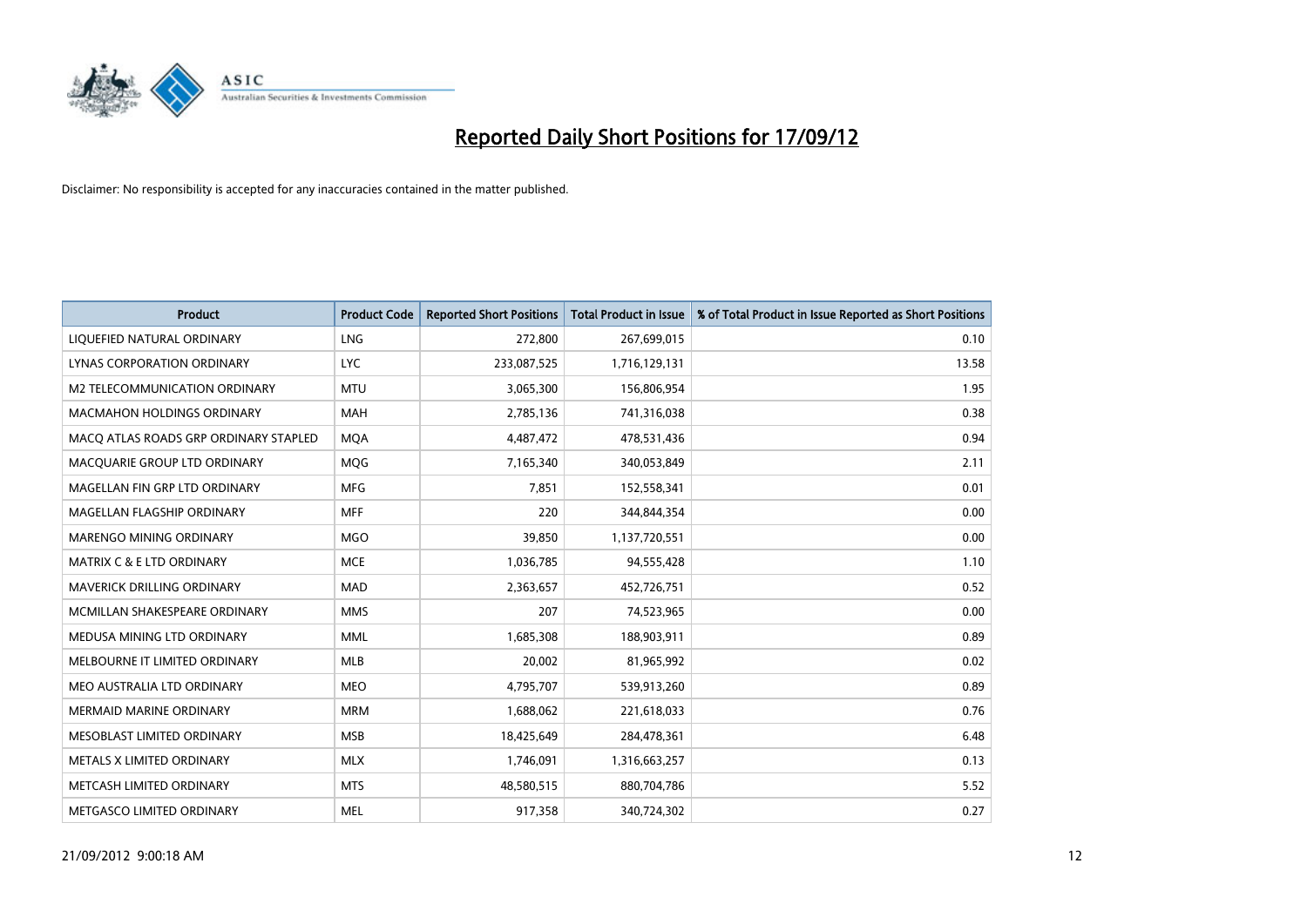

| <b>Product</b>                       | <b>Product Code</b> | <b>Reported Short Positions</b> | <b>Total Product in Issue</b> | % of Total Product in Issue Reported as Short Positions |
|--------------------------------------|---------------------|---------------------------------|-------------------------------|---------------------------------------------------------|
| METMINCO LIMITED ORDINARY            | <b>MNC</b>          | 13,306                          | 1,749,541,573                 | 0.00                                                    |
| MICLYN EXP OFFSHR ORDINARY           | <b>MIO</b>          | 117,427                         | 278,515,705                   | 0.04                                                    |
| MILTON CORPORATION ORDINARY          | <b>MLT</b>          | 12,800                          | 121,625,655                   | 0.01                                                    |
| MINCOR RESOURCES NL ORDINARY         | <b>MCR</b>          | 1,370,637                       | 188,208,274                   | 0.73                                                    |
| MINERAL DEPOSITS ORDINARY            | <b>MDL</b>          | 435,774                         | 83,538,786                    | 0.52                                                    |
| MINERAL RESOURCES, ORDINARY          | <b>MIN</b>          | 5,370,103                       | 185,006,018                   | 2.90                                                    |
| MIRABELA NICKEL LTD ORDINARY         | <b>MBN</b>          | 12,138,121                      | 876,571,645                   | 1.38                                                    |
| MIRVAC GROUP STAPLED SECURITIES      | <b>MGR</b>          | 24,856,200                      | 3,425,587,451                 | 0.73                                                    |
| MOLOPO ENERGY LTD ORDINARY           | <b>MPO</b>          | 668,977                         | 245,849,711                   | 0.27                                                    |
| MOLY MINES LIMITED ORDINARY          | <b>MOL</b>          | 101                             | 384,893,989                   | 0.00                                                    |
| MONADELPHOUS GROUP ORDINARY          | <b>MND</b>          | 5,135,522                       | 90,625,742                    | 5.67                                                    |
| MORTGAGE CHOICE LTD ORDINARY         | <b>MOC</b>          | 2,270,632                       | 122,019,572                   | 1.86                                                    |
| MOUNT GIBSON IRON ORDINARY           | <b>MGX</b>          | 4,521,096                       | 1,085,728,430                 | 0.42                                                    |
| <b>MURCHISON METALS LTD ORDINARY</b> | <b>MMX</b>          | 1,631,401                       | 450,427,346                   | 0.36                                                    |
| <b>MYER HOLDINGS LTD ORDINARY</b>    | <b>MYR</b>          | 56,924,543                      | 583,384,551                   | 9.76                                                    |
| <b>MYSTATE LIMITED ORDINARY</b>      | <b>MYS</b>          | 20,248                          | 87,012,663                    | 0.02                                                    |
| NATIONAL AUST, BANK ORDINARY         | <b>NAB</b>          | 10,216,638                      | 2,297,237,138                 | 0.44                                                    |
| NAVITAS LIMITED ORDINARY             | <b>NVT</b>          | 11,708,288                      | 375,318,628                   | 3.12                                                    |
| NEON ENERGY LIMITED ORDINARY         | <b>NEN</b>          | 3,335,435                       | 443,039,518                   | 0.75                                                    |
| NEPTUNE MARINE ORDINARY              | <b>NMS</b>          | 340                             | 1,798,580,030                 | 0.00                                                    |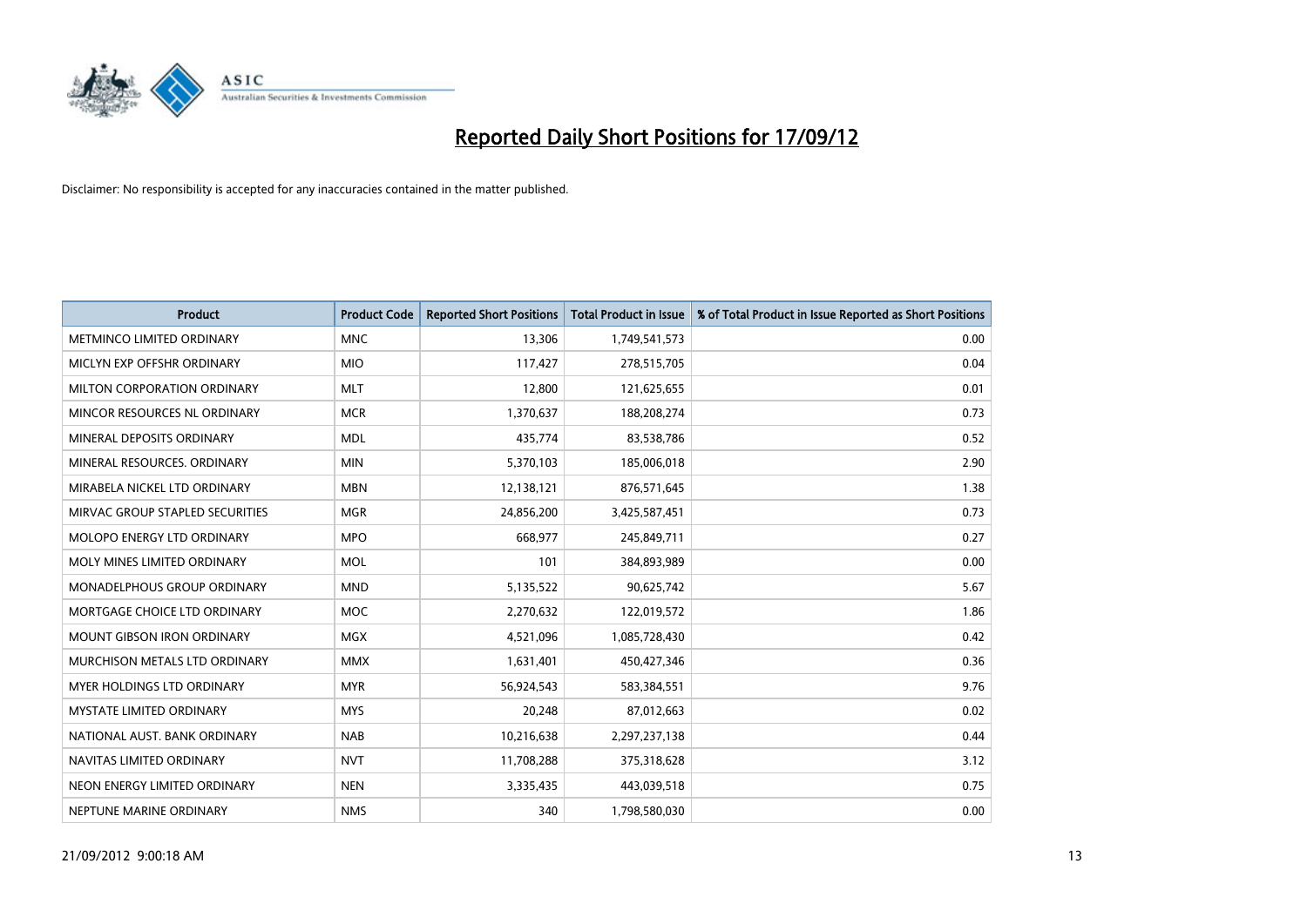

| <b>Product</b>                        | <b>Product Code</b> | <b>Reported Short Positions</b> | <b>Total Product in Issue</b> | % of Total Product in Issue Reported as Short Positions |
|---------------------------------------|---------------------|---------------------------------|-------------------------------|---------------------------------------------------------|
| NEW HOPE CORPORATION ORDINARY         | <b>NHC</b>          | 3,122,179                       | 830,411,534                   | 0.38                                                    |
| NEWCREST MINING ORDINARY              | <b>NCM</b>          | 2,358,673                       | 765,000,000                   | 0.31                                                    |
| NEWS CORP A NON-VOTING CDI            | <b>NWSLV</b>        | 3,390,263                       | 1,561,164,299                 | 0.22                                                    |
| NEWS CORP B VOTING CDI                | <b>NWS</b>          | 1,789,868                       | 798,520,953                   | 0.22                                                    |
| NEWSAT LIMITED ORDINARY               | <b>NWT</b>          | 70,000                          | 233,052,157                   | 0.03                                                    |
| NEXTDC LIMITED ORDINARY               | <b>NXT</b>          | 2,532,738                       | 150,602,388                   | 1.68                                                    |
| NEXUS ENERGY LIMITED ORDINARY         | <b>NXS</b>          | 2,540,831                       | 1,329,821,159                 | 0.19                                                    |
| NIB HOLDINGS LIMITED ORDINARY         | <b>NHF</b>          | 85,911                          | 439,004,182                   | 0.02                                                    |
| NIDO PETROLEUM ORDINARY               | <b>NDO</b>          | 105,313                         | 1,390,829,818                 | 0.01                                                    |
| NOBLE MINERAL RES ORDINARY            | <b>NMG</b>          | 4,536,497                       | 610,147,952                   | 0.74                                                    |
| NORFOLK GROUP ORDINARY                | <b>NFK</b>          | 350                             | 158,890,730                   | 0.00                                                    |
| NORTHERN IRON LTD ORDINARY            | <b>NFE</b>          | 220,629                         | 369,980,113                   | 0.06                                                    |
| NORTHERN STAR ORDINARY                | <b>NST</b>          | 1,344,711                       | 423,968,168                   | 0.32                                                    |
| NRW HOLDINGS LIMITED ORDINARY         | <b>NWH</b>          | 3,546,117                       | 278,888,011                   | 1.27                                                    |
| NUFARM LIMITED ORDINARY               | <b>NUF</b>          | 5,753,653                       | 262,142,247                   | 2.19                                                    |
| OAKTON LIMITED ORDINARY               | <b>OKN</b>          | 119,489                         | 91,721,874                    | 0.13                                                    |
| OCEANAGOLD CORP. CHESS DEPOSITARY INT | <b>OGC</b>          | 989,425                         | 263,024,376                   | 0.38                                                    |
| OIL SEARCH LTD ORDINARY               | OSH                 | 6,450,346                       | 1,331,356,047                 | 0.48                                                    |
| OM HOLDINGS LIMITED ORDINARY          | <b>OMH</b>          | 4,243,823                       | 604,105,150                   | 0.70                                                    |
| ORICA LIMITED ORDINARY                | ORI                 | 1,544,311                       | 365,642,802                   | 0.42                                                    |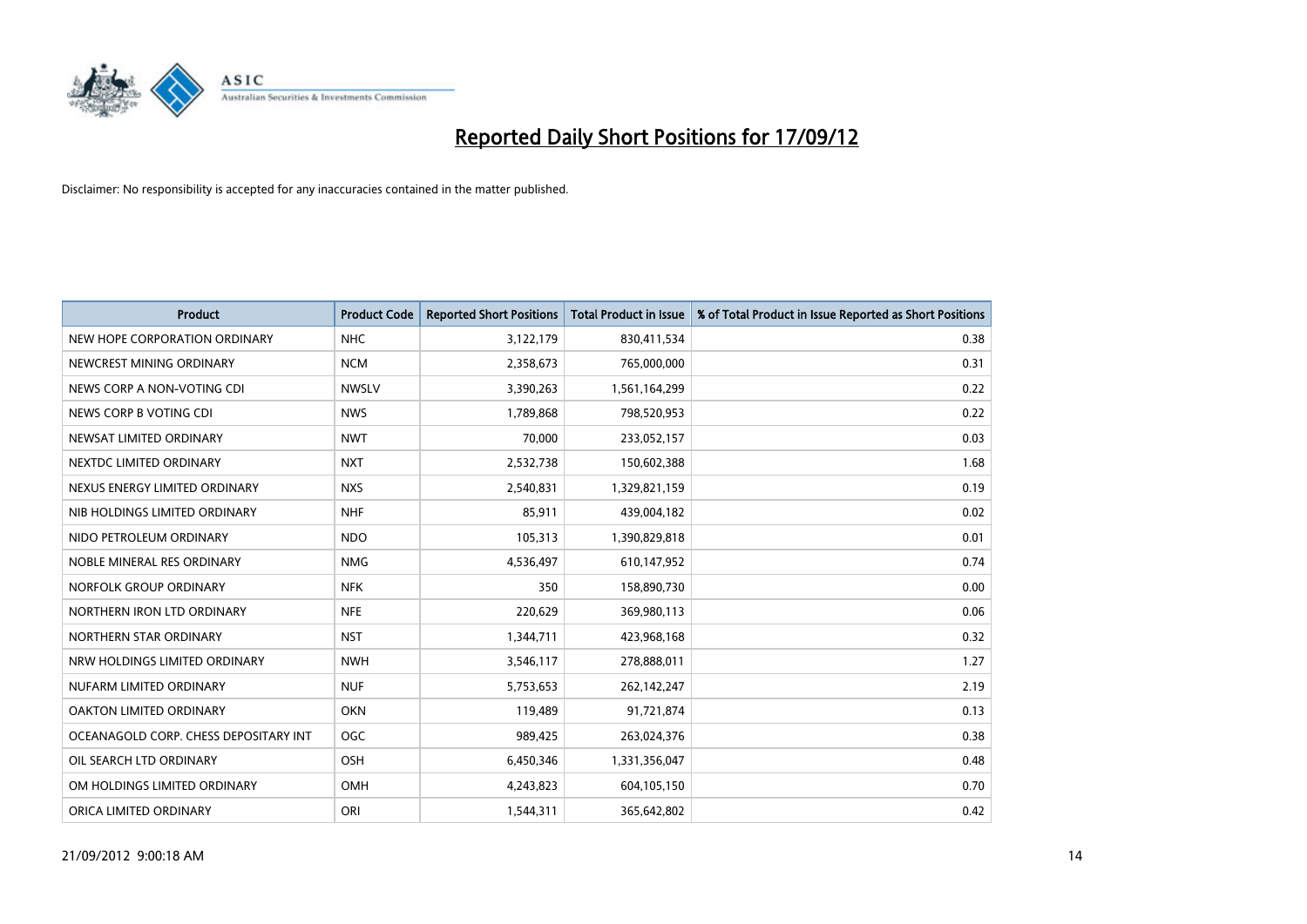

| <b>Product</b>               | <b>Product Code</b> | <b>Reported Short Positions</b> | <b>Total Product in Issue</b> | % of Total Product in Issue Reported as Short Positions |
|------------------------------|---------------------|---------------------------------|-------------------------------|---------------------------------------------------------|
| ORIGIN ENERGY ORDINARY       | <b>ORG</b>          | 6,323,385                       | 1,090,096,548                 | 0.58                                                    |
| OROCOBRE LIMITED ORDINARY    | <b>ORE</b>          | 24,716                          | 103,195,029                   | 0.02                                                    |
| OROTONGROUP LIMITED ORDINARY | <b>ORL</b>          | 171,647                         | 40,880,902                    | 0.42                                                    |
| OZ MINERALS ORDINARY         | OZL                 | 5,219,666                       | 303,470,022                   | 1.72                                                    |
| PACIFIC BRANDS ORDINARY      | <b>PBG</b>          | 7,534,494                       | 912,915,695                   | 0.83                                                    |
| PALADIN ENERGY LTD ORDINARY  | <b>PDN</b>          | 69,944,183                      | 836,825,651                   | 8.36                                                    |
| PANAUST LIMITED ORDINARY     | <b>PNA</b>          | 3,820,806                       | 604,599,995                   | 0.63                                                    |
| PANORAMIC RESOURCES ORDINARY | PAN                 | 4,932,585                       | 255,681,195                   | 1.93                                                    |
| PAPERLINX LIMITED ORDINARY   | <b>PPX</b>          | 1,261,443                       | 609,280,761                   | 0.21                                                    |
| PAPILLON RES LTD ORDINARY    | PIR                 | 816,890                         | 247,484,045                   | 0.33                                                    |
| PEET LIMITED ORDINARY        | <b>PPC</b>          | 1,956,200                       | 321,013,141                   | 0.61                                                    |
| PERILYA LIMITED ORDINARY     | PEM                 | 137,659                         | 769,316,426                   | 0.02                                                    |
| PERPETUAL LIMITED ORDINARY   | PPT                 | 2,207,172                       | 41,980,678                    | 5.26                                                    |
| PERSEUS MINING LTD ORDINARY  | PRU                 | 10,271,611                      | 457,962,088                   | 2.24                                                    |
| PHARMAXIS LTD ORDINARY       | <b>PXS</b>          | 5,586,558                       | 307,888,389                   | 1.81                                                    |
| PLATINUM ASSET ORDINARY      | <b>PTM</b>          | 10,463,895                      | 561,347,878                   | 1.86                                                    |
| PLATINUM AUSTRALIA ORDINARY  | PLA                 | 836,127                         | 504,968,043                   | 0.17                                                    |
| PMI GOLD CORP CDI 1:1        | <b>PVM</b>          | 60,837                          | 73,075,149                    | 0.08                                                    |
| PMP LIMITED ORDINARY         | <b>PMP</b>          | 71,219                          | 323,781,124                   | 0.02                                                    |
| PREMIER INVESTMENTS ORDINARY | PMV                 | 734,448                         | 155,260,478                   | 0.47                                                    |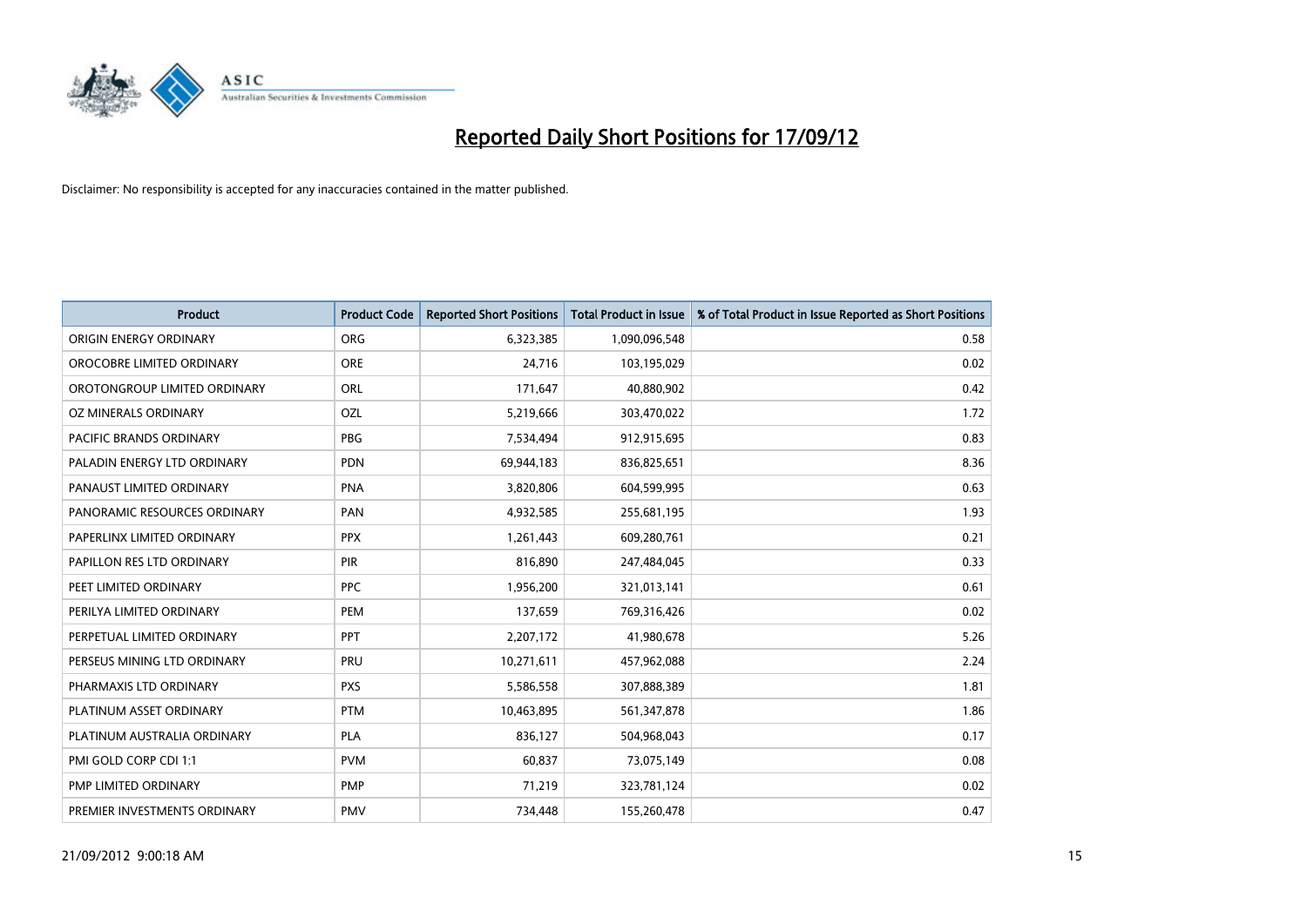

| <b>Product</b>                      | <b>Product Code</b> | <b>Reported Short Positions</b> | <b>Total Product in Issue</b> | % of Total Product in Issue Reported as Short Positions |
|-------------------------------------|---------------------|---------------------------------|-------------------------------|---------------------------------------------------------|
| PRIMA BIOMED LTD ORDINARY           | <b>PRR</b>          | 4,889,800                       | 1,066,063,388                 | 0.46                                                    |
| PRIMARY HEALTH CARE ORDINARY        | <b>PRY</b>          | 21,765,104                      | 501,717,314                   | 4.34                                                    |
| PRIMEAG AUSTRALIA ORDINARY          | PAG                 | 80,869                          | 266,394,444                   | 0.03                                                    |
| PROGRAMMED ORDINARY                 | <b>PRG</b>          | 489,352                         | 118,175,280                   | 0.41                                                    |
| <b>QANTAS AIRWAYS ORDINARY</b>      | QAN                 | 22,345,491                      | 2,265,123,620                 | 0.99                                                    |
| <b>OBE INSURANCE GROUP ORDINARY</b> | <b>OBE</b>          | 56,312,802                      | 1,181,684,901                 | 4.77                                                    |
| OR NATIONAL LIMITED ORDINARY        | <b>ORN</b>          | 18,752,823                      | 2,440,000,000                 | 0.77                                                    |
| ORXPHARMA LTD ORDINARY              | <b>ORX</b>          | 105,195                         | 144,577,206                   | 0.07                                                    |
| <b>QUBE LOGISTICS HLDG ORDINARY</b> | <b>QUB</b>          | 6,477,672                       | 921,407,185                   | 0.70                                                    |
| RAMELIUS RESOURCES ORDINARY         | <b>RMS</b>          | 3,252,942                       | 336,256,949                   | 0.97                                                    |
| RAMSAY HEALTH CARE ORDINARY         | <b>RHC</b>          | 2,356,655                       | 202,081,252                   | 1.17                                                    |
| <b>REA GROUP ORDINARY</b>           | <b>REA</b>          | 185,385                         | 131,714,699                   | 0.14                                                    |
| RECKON LIMITED ORDINARY             | <b>RKN</b>          | 570,058                         | 129,488,015                   | 0.44                                                    |
| <b>RED 5 LIMITED ORDINARY</b>       | <b>RED</b>          | 90,015                          | 135,488,008                   | 0.07                                                    |
| RED EMPEROR RESOURCE ORDINARY       | <b>RMP</b>          | 4,500                           | 266,234,221                   | 0.00                                                    |
| <b>RED FORK ENERGY ORDINARY</b>     | <b>RFE</b>          | 926,413                         | 310,324,853                   | 0.30                                                    |
| REDBANK ENERGY LTD ORDINARY         | <b>AEI</b>          | 13                              | 786,287                       | 0.00                                                    |
| REECE AUSTRALIA LTD. ORDINARY       | <b>REH</b>          |                                 | 99,600,000                    | 0.00                                                    |
| <b>REGIS RESOURCES ORDINARY</b>     | <b>RRL</b>          | 503,722                         | 453,865,720                   | 0.11                                                    |
| RESMED INC CDI 10:1                 | <b>RMD</b>          | 1,672,286                       | 1,556,242,300                 | 0.11                                                    |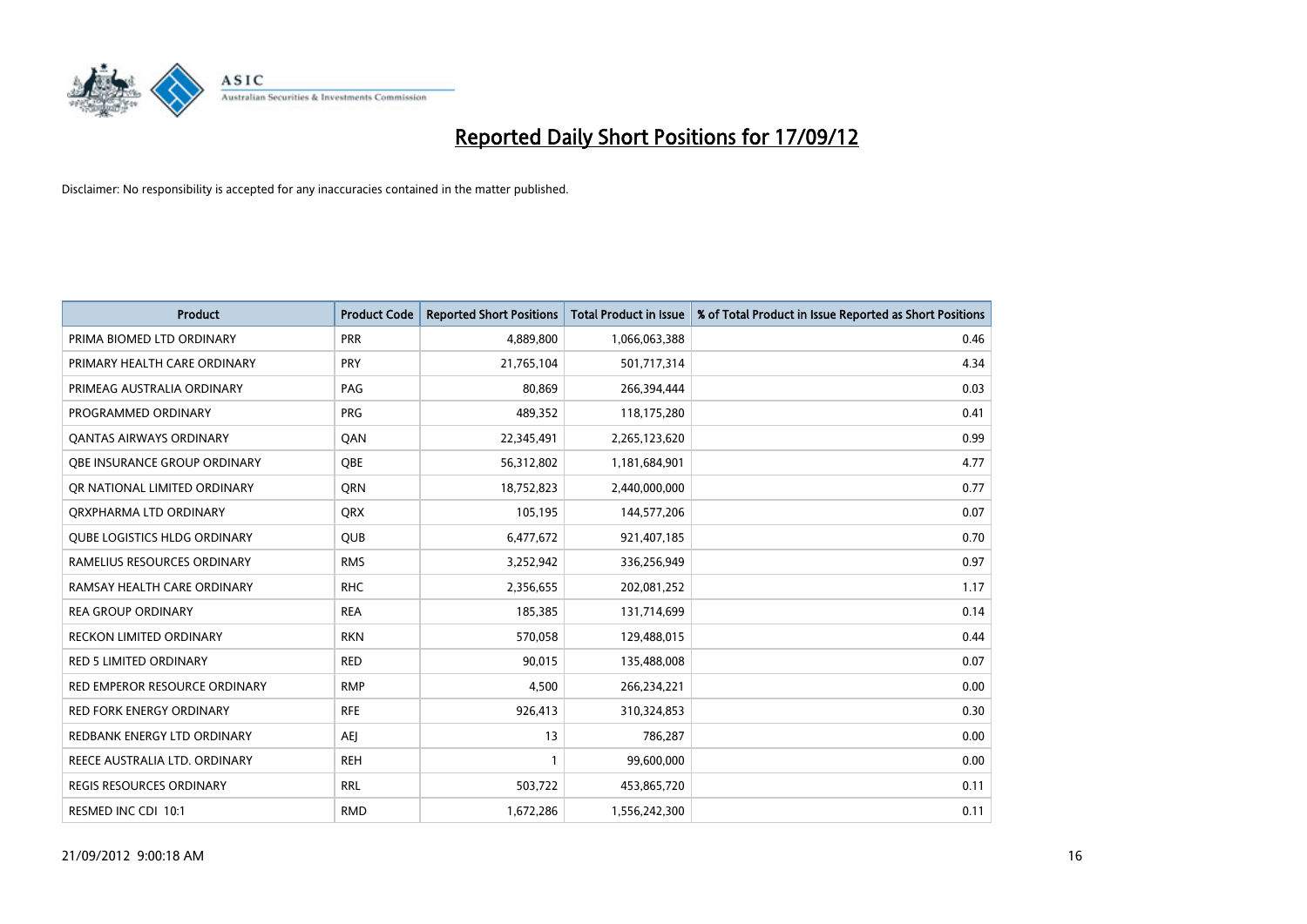

| <b>Product</b>                      | <b>Product Code</b> | <b>Reported Short Positions</b> | <b>Total Product in Issue</b> | % of Total Product in Issue Reported as Short Positions |
|-------------------------------------|---------------------|---------------------------------|-------------------------------|---------------------------------------------------------|
| <b>RESOLUTE MINING ORDINARY</b>     | <b>RSG</b>          | 1,858,521                       | 628,628,623                   | 0.30                                                    |
| <b>RESOURCE GENERATION ORDINARY</b> | <b>RES</b>          | 173                             | 262,895,652                   | 0.00                                                    |
| REVERSE CORP LIMITED ORDINARY       | <b>REF</b>          | 100                             | 92,382,175                    | 0.00                                                    |
| REX MINERALS LIMITED ORDINARY       | <b>RXM</b>          | 491,015                         | 188,907,284                   | 0.26                                                    |
| <b>RHG LIMITED ORDINARY</b>         | <b>RHG</b>          | 34,012                          | 308,483,177                   | 0.01                                                    |
| <b>RIALTO ENERGY ORDINARY</b>       | <b>RIA</b>          | 41                              | 672,259,992                   | 0.00                                                    |
| RIO TINTO LIMITED ORDINARY          | <b>RIO</b>          | 17,974,836                      | 435,758,720                   | 4.12                                                    |
| ROC OIL COMPANY ORDINARY            | <b>ROC</b>          | 1,570,269                       | 683,235,552                   | 0.23                                                    |
| ROCKLANDS RICH. LTD ORDINARY        | <b>RCI</b>          | 7,010,000                       | 388,203,917                   | 1.81                                                    |
| <b>RURALCO HOLDINGS ORDINARY</b>    | <b>RHL</b>          | 12,000                          | 55,019,284                    | 0.02                                                    |
| SABRE RESOURCES ORDINARY            | <b>SBR</b>          | 185,000                         | 180,472,228                   | 0.10                                                    |
| SAI GLOBAL LIMITED ORDINARY         | SAI                 | 3,409,376                       | 204,833,377                   | 1.66                                                    |
| SALMAT LIMITED ORDINARY             | <b>SLM</b>          | 2,267,880                       | 159,802,174                   | 1.42                                                    |
| SAMSON OIL & GAS LTD ORDINARY       | SSN                 | 2,558,588                       | 1,792,121,059                 | 0.14                                                    |
| SANDFIRE RESOURCES ORDINARY         | <b>SFR</b>          | 4,189,785                       | 151,557,635                   | 2.76                                                    |
| <b>SANTOS LTD ORDINARY</b>          | <b>STO</b>          | 5,313,528                       | 953,052,867                   | 0.56                                                    |
| SARACEN MINERAL ORDINARY            | SAR                 | 4,556,310                       | 594,815,640                   | 0.77                                                    |
| SEDGMAN LIMITED ORDINARY            | <b>SDM</b>          | 63,653                          | 215,512,930                   | 0.03                                                    |
| SEEK LIMITED ORDINARY               | <b>SEK</b>          | 10,074,469                      | 337,101,307                   | 2.99                                                    |
| SENEX ENERGY LIMITED ORDINARY       | SXY                 | 3,712,673                       | 1,139,734,837                 | 0.33                                                    |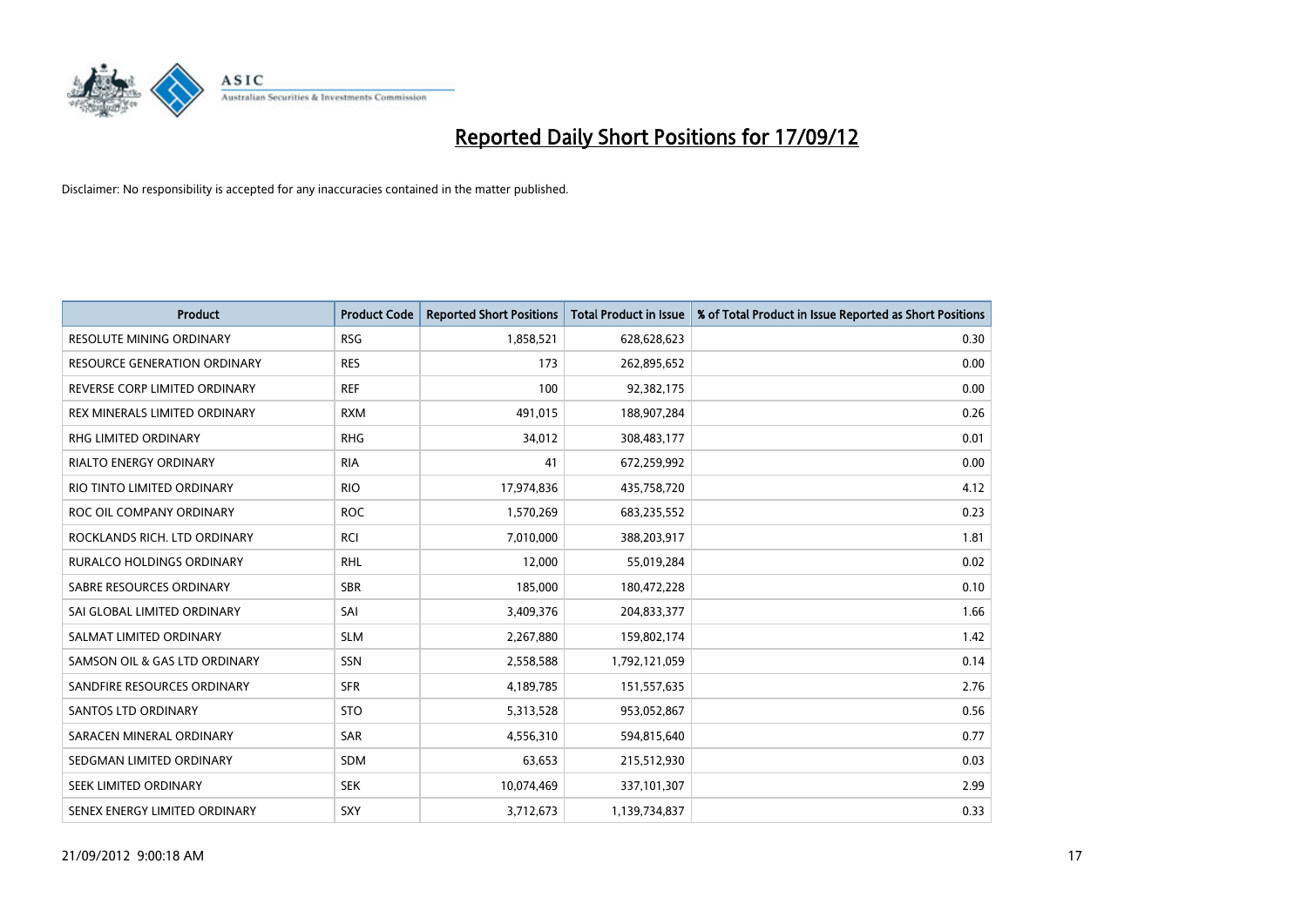

| <b>Product</b>                           | <b>Product Code</b> | <b>Reported Short Positions</b> | <b>Total Product in Issue</b> | % of Total Product in Issue Reported as Short Positions |
|------------------------------------------|---------------------|---------------------------------|-------------------------------|---------------------------------------------------------|
| SERVCORP LIMITED ORDINARY                | SRV                 | 42.718                          | 98,440,807                    | 0.04                                                    |
| SERVICE STREAM ORDINARY                  | <b>SSM</b>          | 400                             | 283,418,867                   | 0.00                                                    |
| SEVEN GROUP HOLDINGS ORDINARY            | <b>SVW</b>          | 1,833,293                       | 307,410,281                   | 0.60                                                    |
| SEVEN WEST MEDIA LTD ORDINARY            | <b>SWM</b>          | 18,594,266                      | 999,160,872                   | 1.86                                                    |
| SIGMA PHARMACEUTICAL ORDINARY            | <b>SIP</b>          | 5,485,570                       | 1,186,303,520                 | 0.46                                                    |
| SILEX SYSTEMS ORDINARY                   | <b>SLX</b>          | 694.830                         | 170,143,997                   | 0.41                                                    |
| SILVER LAKE RESOURCE ORDINARY            | <b>SLR</b>          | 9,046,677                       | 225,493,476                   | 4.01                                                    |
| SIMS METAL MGMT LTD ORDINARY             | SGM                 | 8,299,279                       | 204,846,441                   | 4.05                                                    |
| SINGAPORE TELECOMM. CHESS DEPOSITARY INT | SGT                 | 10,116,120                      | 145, 123, 714                 | 6.97                                                    |
| SIRTEX MEDICAL ORDINARY                  | <b>SRX</b>          | 172                             | 55,768,136                    | 0.00                                                    |
| SKILLED GROUP LTD ORDINARY               | <b>SKE</b>          | 1,051,326                       | 233,487,276                   | 0.45                                                    |
| <b>SKY NETWORK ORDINARY</b>              | <b>SKT</b>          | 4,000                           | 389,139,785                   | 0.00                                                    |
| SKYCITY ENT GRP LTD ORDINARY             | <b>SKC</b>          | 50,000                          | 576,958,340                   | 0.01                                                    |
| <b>SLATER &amp; GORDON ORDINARY</b>      | SGH                 | 1,001                           | 168,600,731                   | 0.00                                                    |
| SMS MANAGEMENT, ORDINARY                 | <b>SMX</b>          | 848,179                         | 68,900,456                    | 1.23                                                    |
| SONIC HEALTHCARE ORDINARY                | SHL                 | 4,611,444                       | 392,649,875                   | 1.17                                                    |
| SOUL PATTINSON (W.H) ORDINARY            | SOL                 | 13,016                          | 239,395,320                   | 0.01                                                    |
| SOUTH BOULDER MINES ORDINARY             | <b>STB</b>          | 108,590                         | 126,732,826                   | 0.09                                                    |
| SP AUSNET STAPLED SECURITIES             | <b>SPN</b>          | 4,337,204                       | 3,339,620,165                 | 0.13                                                    |
| SPARK INFRASTRUCTURE STAPLED NOTE & UNIT | SKI                 | 37,305,196                      | 1,326,734,264                 | 2.81                                                    |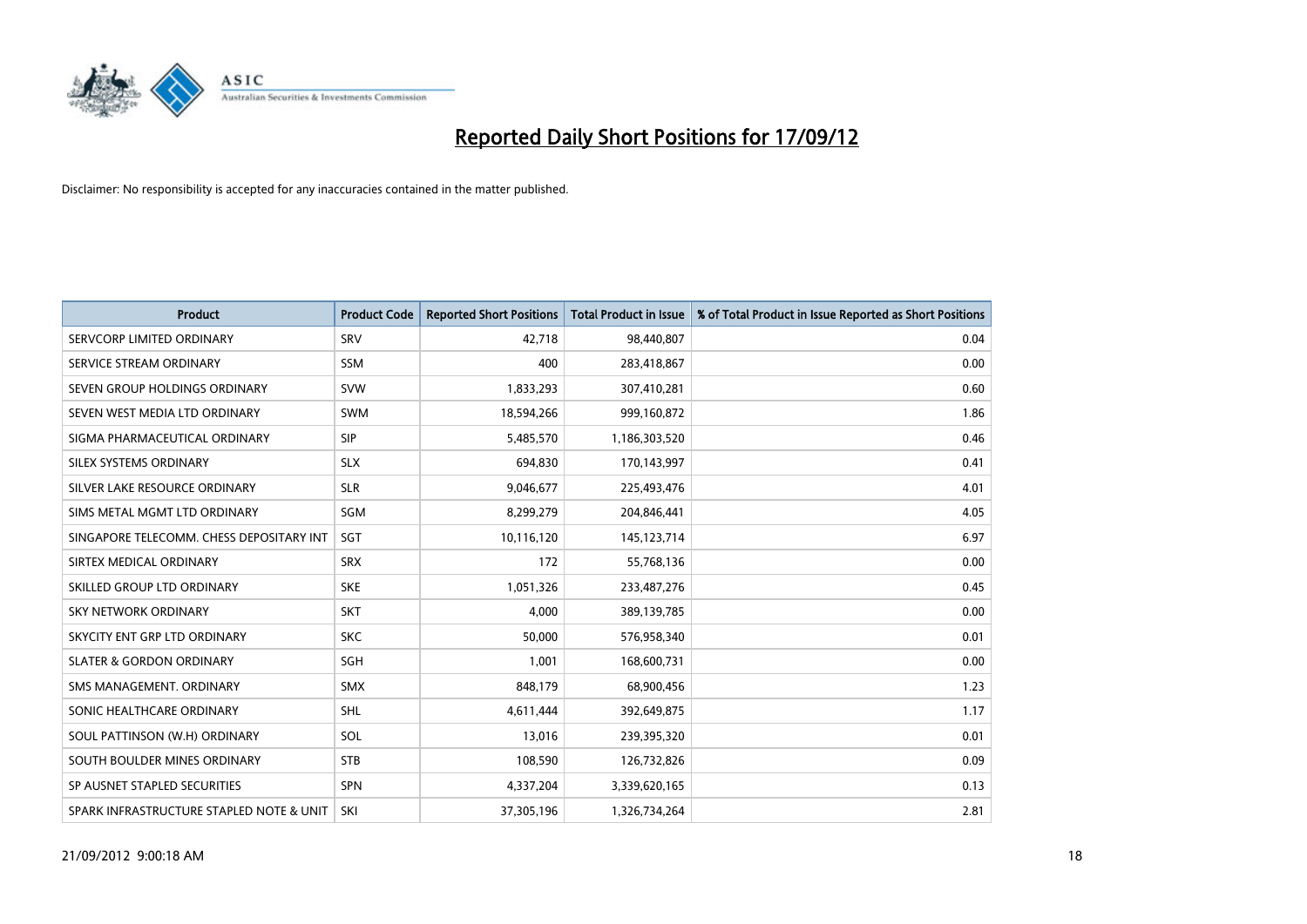

| <b>Product</b>                      | <b>Product Code</b> | <b>Reported Short Positions</b> | <b>Total Product in Issue</b> | % of Total Product in Issue Reported as Short Positions |
|-------------------------------------|---------------------|---------------------------------|-------------------------------|---------------------------------------------------------|
| SPDR 200 FUND ETF UNITS             | <b>STW</b>          | 13,092                          | 49,359,567                    | 0.03                                                    |
| SPECIALTY FASHION ORDINARY          | <b>SFH</b>          | 2,439,121                       | 192,236,121                   | 1.27                                                    |
| ST BARBARA LIMITED ORDINARY         | <b>SBM</b>          | 8,195,918                       | 488,074,077                   | 1.68                                                    |
| STANMORE COAL LTD ORDINARY          | <b>SMR</b>          | 32,870                          | 179,409,108                   | 0.02                                                    |
| STARPHARMA HOLDINGS ORDINARY        | <b>SPL</b>          | 3,614,878                       | 282,787,260                   | 1.28                                                    |
| STHN CROSS MEDIA ORDINARY           | <b>SXL</b>          | 20,411,867                      | 704,858,525                   | 2.90                                                    |
| STOCKLAND UNITS/ORD STAPLED         | <b>SGP</b>          | 11,723,722                      | 2,203,157,963                 | 0.53                                                    |
| STRAITS RES LTD. ORDINARY           | SRO                 | 555,147                         | 456,529,474                   | 0.12                                                    |
| STRAITS RES LTD. RTS26-SEP-12 FORUS | <b>SROR</b>         | 13,110                          | 707,620,685                   | 0.00                                                    |
| STW COMMUNICATIONS ORDINARY         | SGN                 | 50,596                          | 362,798,351                   | 0.01                                                    |
| SUNCORP GROUP LTD ORDINARY          | <b>SUN</b>          | 9,080,438                       | 1,286,600,980                 | 0.71                                                    |
| SUNDANCE ENERGY ORDINARY            | <b>SEA</b>          | 32,739                          | 277,098,474                   | 0.01                                                    |
| SUNDANCE RESOURCES ORDINARY         | <b>SDL</b>          | 3,772,468                       | 3,049,577,034                 | 0.12                                                    |
| SUNLAND GROUP LTD ORDINARY          | <b>SDG</b>          | 18,391                          | 196,717,811                   | 0.01                                                    |
| SUPER RET REP LTD ORDINARY          | <b>SUL</b>          | 636,976                         | 196,382,811                   | 0.32                                                    |
| SYD AIRPORT STAPLED US PROHIBIT.    | <b>SYD</b>          | 14,732,247                      | 1,861,210,782                 | 0.79                                                    |
| SYRAH RESOURCES ORDINARY            | <b>SYR</b>          | 17,281                          | 126,723,021                   | 0.01                                                    |
| TABCORP HOLDINGS LTD ORDINARY       | <b>TAH</b>          | 11,841,868                      | 730,113,969                   | 1.62                                                    |
| TANAMI GOLD NL ORDINARY             | <b>TAM</b>          | 322,393                         | 261,132,677                   | 0.12                                                    |
| TAP OIL LIMITED ORDINARY            | <b>TAP</b>          | 466,993                         | 241,295,311                   | 0.19                                                    |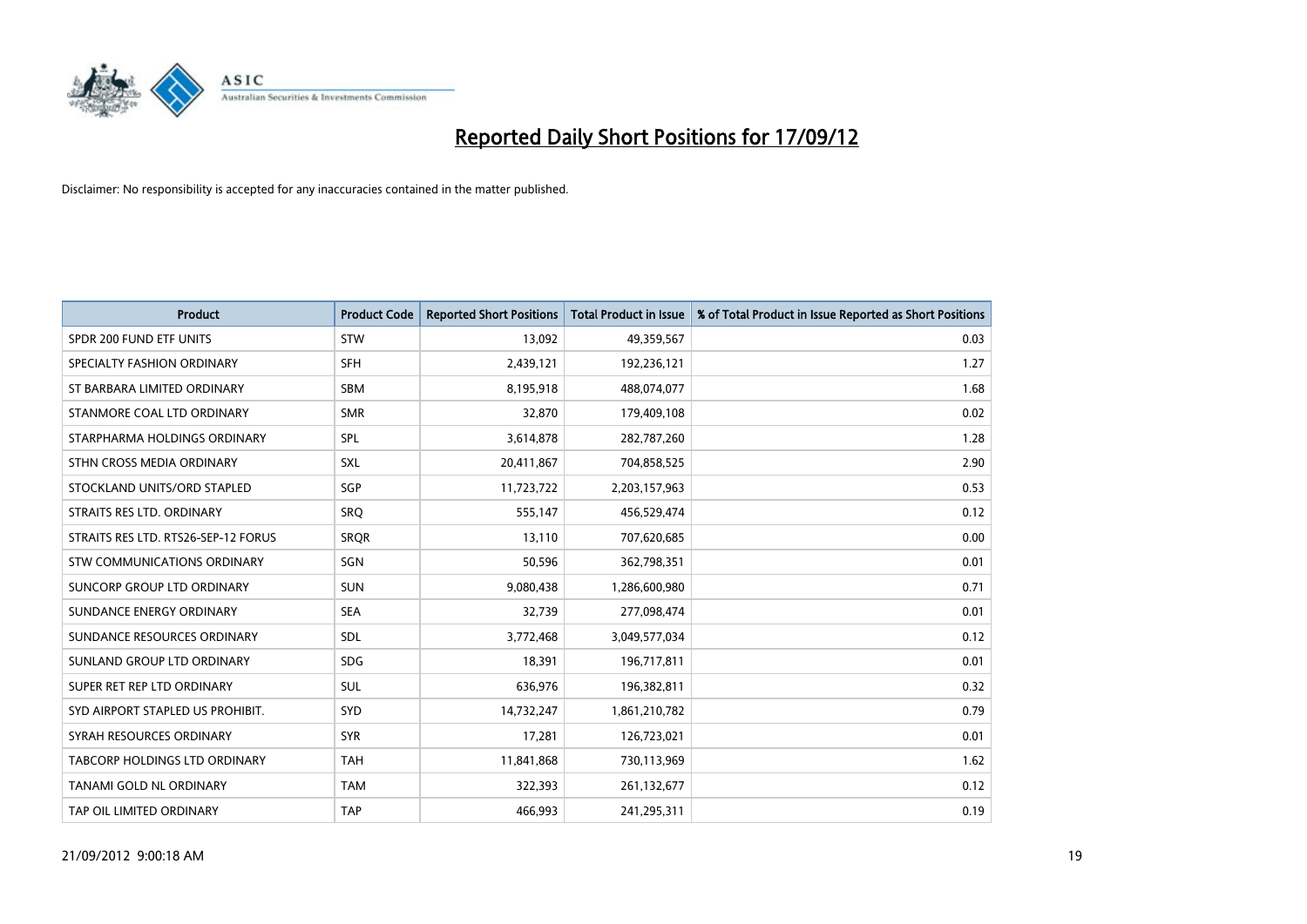

| <b>Product</b>                       | <b>Product Code</b> | <b>Reported Short Positions</b> | <b>Total Product in Issue</b> | % of Total Product in Issue Reported as Short Positions |
|--------------------------------------|---------------------|---------------------------------|-------------------------------|---------------------------------------------------------|
| TASSAL GROUP LIMITED ORDINARY        | <b>TGR</b>          | 452,966                         | 146,304,404                   | 0.31                                                    |
| TATTS GROUP LTD ORDINARY             | <b>TTS</b>          | 7,380,740                       | 1,363,158,853                 | 0.54                                                    |
| TELECOM CORPORATION ORDINARY         | <b>TEL</b>          | 17,246,883                      | 1,856,323,726                 | 0.93                                                    |
| <b>TELSTRA CORPORATION, ORDINARY</b> | <b>TLS</b>          | 19,550,218                      | 12,443,074,357                | 0.16                                                    |
| TEN NETWORK HOLDINGS ORDINARY        | <b>TEN</b>          | 90,666,354                      | 1,437,204,873                 | 6.31                                                    |
| TERANGA GOLD CORP CDI 1:1            | <b>TGZ</b>          | 108,229                         | 162,538,320                   | 0.07                                                    |
| TEXON PETROLEUM LTD ORDINARY         | <b>TXN</b>          | 65,515                          | 245,039,848                   | 0.03                                                    |
| TFS CORPORATION LTD ORDINARY         | <b>TFC</b>          |                                 | 279,621,829                   | 0.00                                                    |
| THE REJECT SHOP ORDINARY             | <b>TRS</b>          | 2,693,614                       | 26,092,220                    | 10.32                                                   |
| THORN GROUP LIMITED ORDINARY         | <b>TGA</b>          | 96,424                          | 146,374,703                   | 0.07                                                    |
| TIGER RESOURCES ORDINARY             | <b>TGS</b>          | 4,074,595                       | 673,470,269                   | 0.61                                                    |
| TOLL HOLDINGS LTD ORDINARY           | TOL                 | 20,375,813                      | 717,133,875                   | 2.84                                                    |
| <b>TOX FREE SOLUTIONS ORDINARY</b>   | <b>TOX</b>          | 56,240                          | 115,311,608                   | 0.05                                                    |
| TPG TELECOM LIMITED ORDINARY         | <b>TPM</b>          | 2,074,707                       | 793,808,141                   | 0.26                                                    |
| <b>TRADE ME GROUP ORDINARY</b>       | <b>TME</b>          | 1,492,380                       | 395,745,510                   | 0.38                                                    |
| TRANSFIELD SERVICES ORDINARY         | <b>TSE</b>          | 5,524,218                       | 517,878,468                   | 1.07                                                    |
| TRANSPACIFIC INDUST. ORDINARY        | <b>TPI</b>          | 4,569,751                       | 1,578,509,032                 | 0.29                                                    |
| TRANSURBAN GROUP TRIPLE STAPLED SEC. | <b>TCL</b>          | 8,894,314                       | 1,461,665,097                 | 0.61                                                    |
| TREASURY WINE ESTATE ORDINARY        | <b>TWE</b>          | 13,476,620                      | 647,227,144                   | 2.08                                                    |
| TROY RESOURCES LTD ORDINARY          | <b>TRY</b>          | 375,153                         | 90,238,649                    | 0.42                                                    |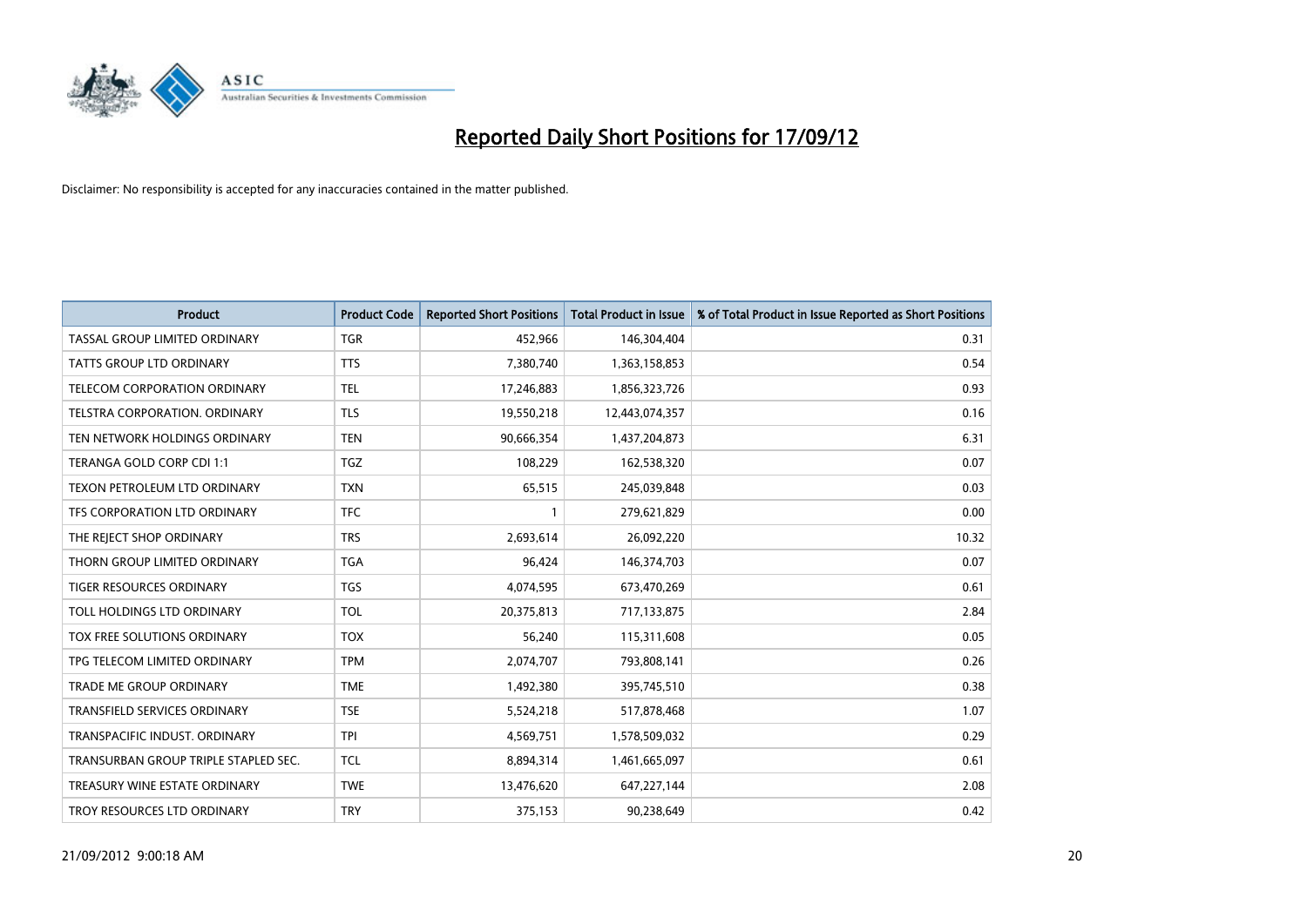

| <b>Product</b>                         | <b>Product Code</b> | <b>Reported Short Positions</b> | <b>Total Product in Issue</b> | % of Total Product in Issue Reported as Short Positions |
|----------------------------------------|---------------------|---------------------------------|-------------------------------|---------------------------------------------------------|
| UGL LIMITED ORDINARY                   | <b>UGL</b>          | 7,188,271                       | 166,315,038                   | 4.32                                                    |
| UNILIFE CORPORATION CDI 6:1            | <b>UNS</b>          | 186,653                         | 254,211,852                   | 0.07                                                    |
| UXC LIMITED ORDINARY                   | <b>UXC</b>          | 702,760                         | 305,585,913                   | 0.23                                                    |
| <b>VENTURE MINERALS ORDINARY</b>       | <b>VMS</b>          | 135,674                         | 261,880,138                   | 0.05                                                    |
| <b>VILLAGE ROADSHOW LTD ORDINARY</b>   | <b>VRL</b>          | 37,000                          | 153,256,423                   | 0.02                                                    |
| <b>VIRGIN AUS HLDG LTD ORDINARY</b>    | <b>VAH</b>          | 38,034,671                      | 2,210,197,600                 | 1.72                                                    |
| VITERRA INC CDI 1:1                    | <b>VTA</b>          | 10                              | 68,629,939                    | 0.00                                                    |
| <b>VOCUS COMMS LTD ORDINARY</b>        | <b>VOC</b>          | 15,532                          | 74,359,392                    | 0.02                                                    |
| WAH NAM INT HLDG LTD ORDINARY          | <b>WNI</b>          | 91,872                          | 7,224,094,327                 | 0.00                                                    |
| <b>WATPAC LIMITED ORDINARY</b>         | <b>WTP</b>          | 8,927                           | 184,332,526                   | 0.00                                                    |
| <b>WDS LIMITED ORDINARY</b>            | <b>WDS</b>          | 7                               | 144,740,614                   | 0.00                                                    |
| WEBJET LIMITED ORDINARY                | <b>WEB</b>          | 2,357                           | 71,065,929                    | 0.00                                                    |
| <b>WESFARMERS LIMITED ORDINARY</b>     | <b>WES</b>          | 30,020,461                      | 1,006,582,930                 | 2.98                                                    |
| WESFARMERS LIMITED PARTIALLY PROTECTED | <b>WESN</b>         | 1,520,638                       | 150,555,880                   | 1.01                                                    |
| WESTERN AREAS NL ORDINARY              | <b>WSA</b>          | 12,715,332                      | 179,735,899                   | 7.07                                                    |
| WESTERN DESERT RES. ORDINARY           | <b>WDR</b>          | 88,338                          | 321,146,029                   | 0.03                                                    |
| WESTFIELD GROUP ORD/UNIT STAPLED SEC   | <b>WDC</b>          | 6,326,188                       | 2,252,921,141                 | 0.28                                                    |
| WESTFIELD RETAIL TST UNIT STAPLED      | <b>WRT</b>          | 26,196,955                      | 3,054,166,195                 | 0.86                                                    |
| <b>WESTPAC BANKING CORP ORDINARY</b>   | <b>WBC</b>          | 35,176,041                      | 3,080,152,029                 | 1.14                                                    |
| WHITE ENERGY COMPANY ORDINARY          | <b>WEC</b>          | 1,186,531                       | 322,974,494                   | 0.37                                                    |